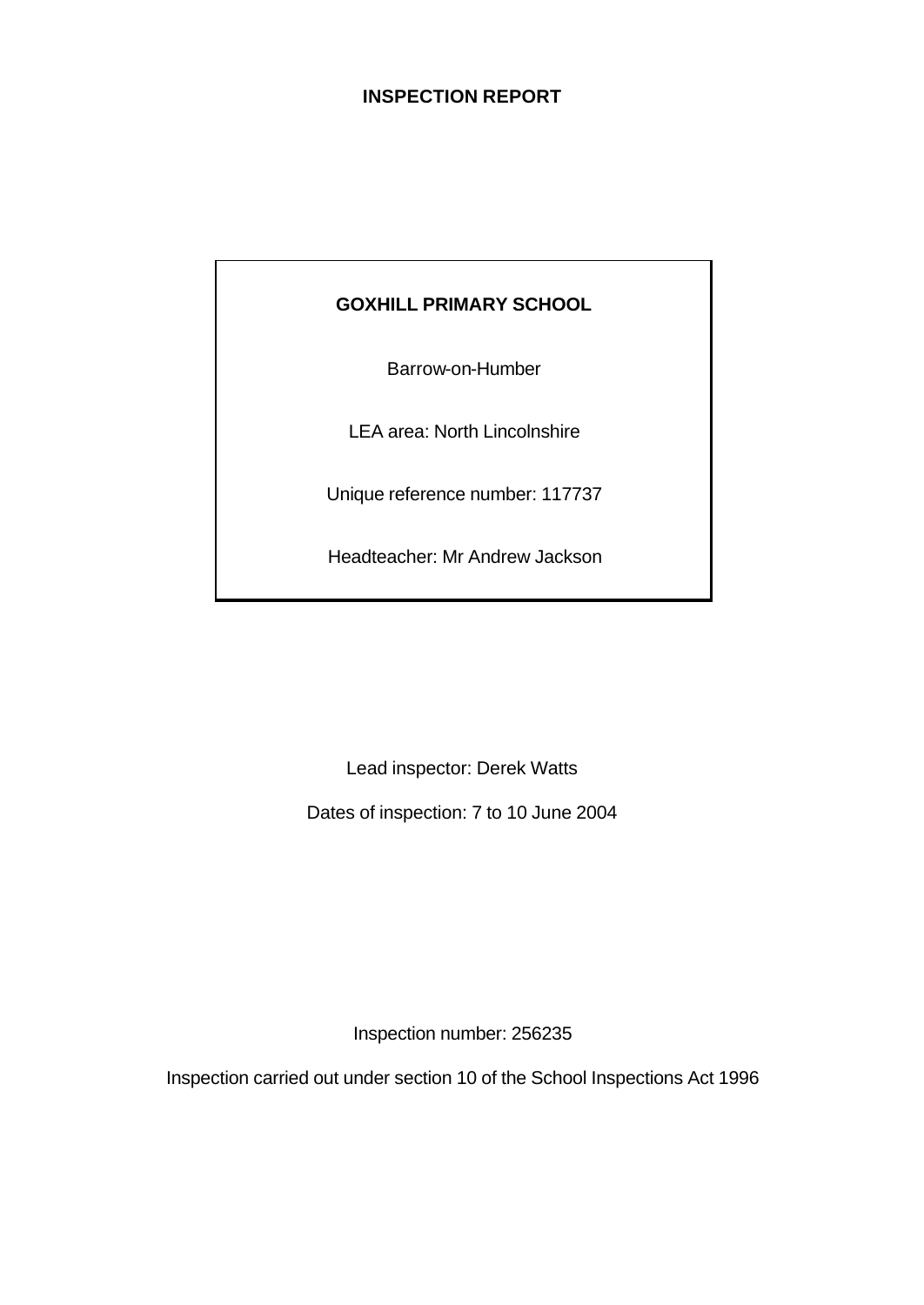© Crown copyright 2004

This report may be reproduced in whole or in part for non-commercial educational purposes, provided that all extracts quoted are reproduced verbatim without adaptation and on condition that the source and date thereof are stated.

Further copies of this report are obtainable from the school. Under the School Inspections Act 1996, the school must provide a copy of this report and/or its summary free of charge to certain categories of people. A charge not exceeding the full cost of reproduction may be made for any other copies supplied.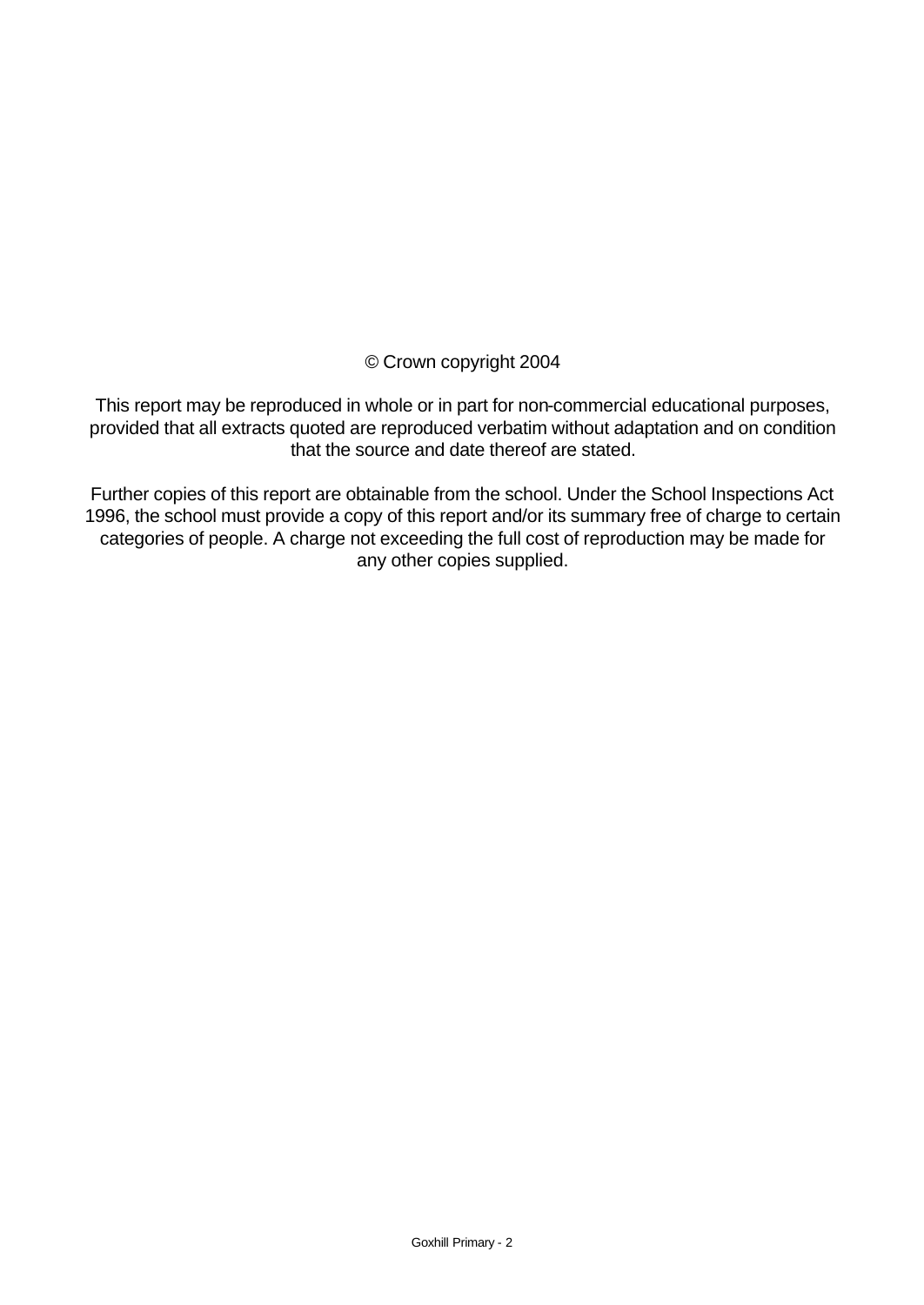## **INFORMATION ABOUT THE SCHOOL**

| Primary                                                              |
|----------------------------------------------------------------------|
| Community                                                            |
| 3-11 years                                                           |
| Mixed                                                                |
| 251                                                                  |
| Northend<br>Goxhill<br>Barrow-on-Humber<br><b>North Lincolnshire</b> |
| <b>DN197JR</b>                                                       |
| 01469 530743<br>01469 530743                                         |
| Governing body<br>Name of chair of governors: Mr Mike Gathercole     |
|                                                                      |

Date of previous July 1997 inspection:

## **CHARACTERISTICS OF THE SCHOOL**

Goxhill Primary is a slightly larger than average sized school serving the village of Goxhill. The school attracts about 17 per cent of its pupil population from other surrounding villages such as Barrow, New Holland and East Halton. At the time of the inspection the school had 251 pupils on roll including 37 children in the nursery. Most of the pupils are from a white British background with a few pupils from other mixed white or mixed white and black backgrounds. The proportion of pupils with special educational needs varies between year groups, but is average overall. Very few pupils have English as an additional language. The number of pupils joining the school other than at the usual starting time is average overall, but this also varies from year to year. Children enter the nursery with a range of attainment, but it is average overall. The socio-economic circumstances of the school's intake are broadly average.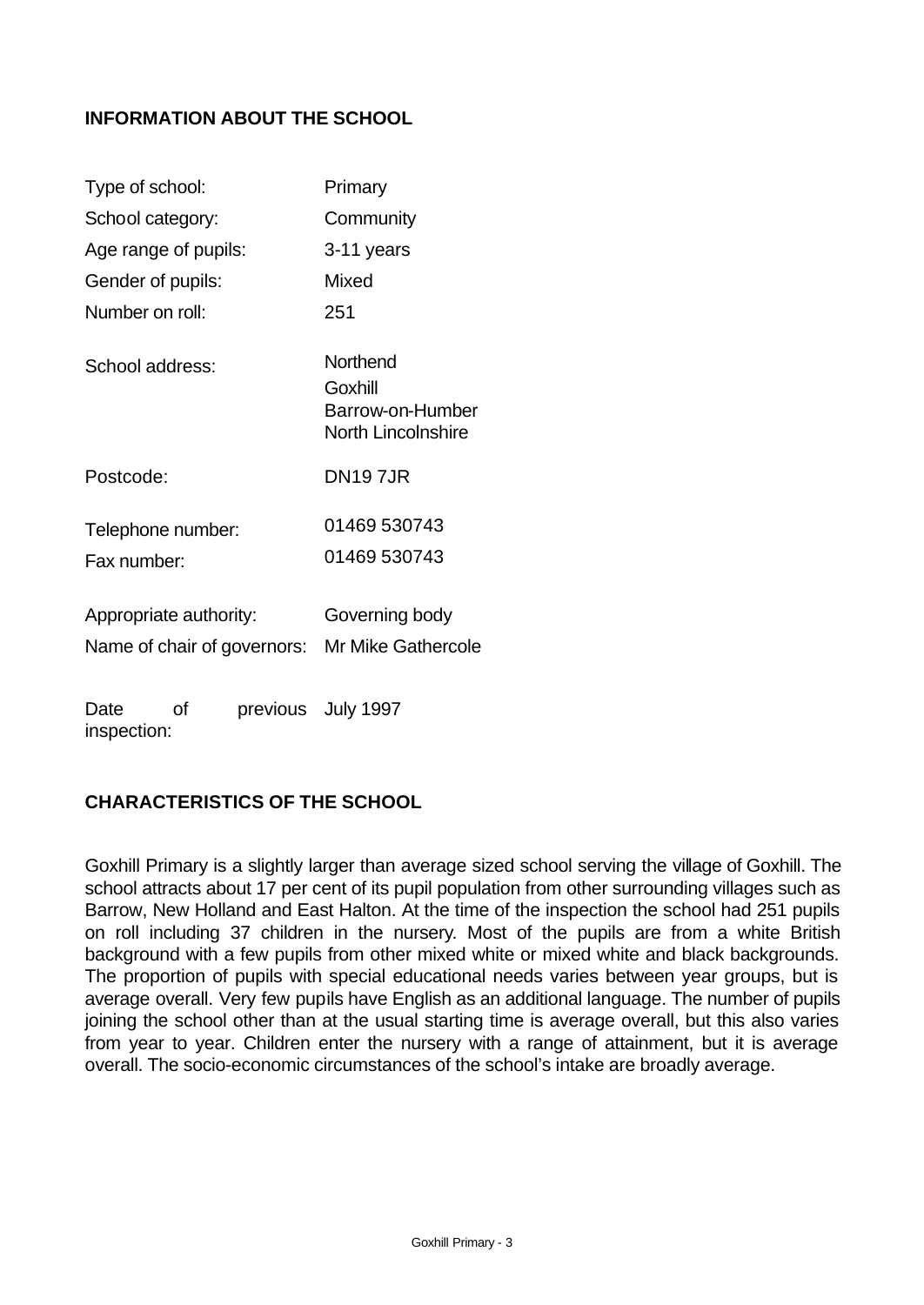## **INFORMATION ABOUT THE INSPECTION TEAM**

| <b>Members of the inspection team</b> |                       |                | <b>Subject responsibilities</b>             |
|---------------------------------------|-----------------------|----------------|---------------------------------------------|
| 22092                                 | <b>Derek Watts</b>    | Lead inspector | <b>Mathematics</b>                          |
|                                       |                       |                | Science                                     |
|                                       |                       |                | Information and communication<br>technology |
| 19446                                 | Susan Wood            | Lay inspector  |                                             |
| 21243                                 | Lynne Moore           | Team inspector | English                                     |
|                                       |                       |                | Geography                                   |
|                                       |                       |                | <b>History</b>                              |
|                                       |                       |                | Special educational needs                   |
| 30691                                 | <b>Kathleen Yates</b> | Team inspector | <b>Foundation Stage</b>                     |
|                                       |                       |                | Art and design                              |
|                                       |                       |                | Design and technology                       |

The inspection contractor was:

Serco QAA

Herringston Barn **Herringston Dorchester** Dorset DT2 9PU

Any concerns or complaints about the inspection or the report should be made initially to the inspection contractor. The procedures are set out in the leaflet *'Complaining about Ofsted Inspections'*, which is available from Ofsted Publications Centre (telephone 07002 637833) or Ofsted's website (www.ofsted.gov.uk).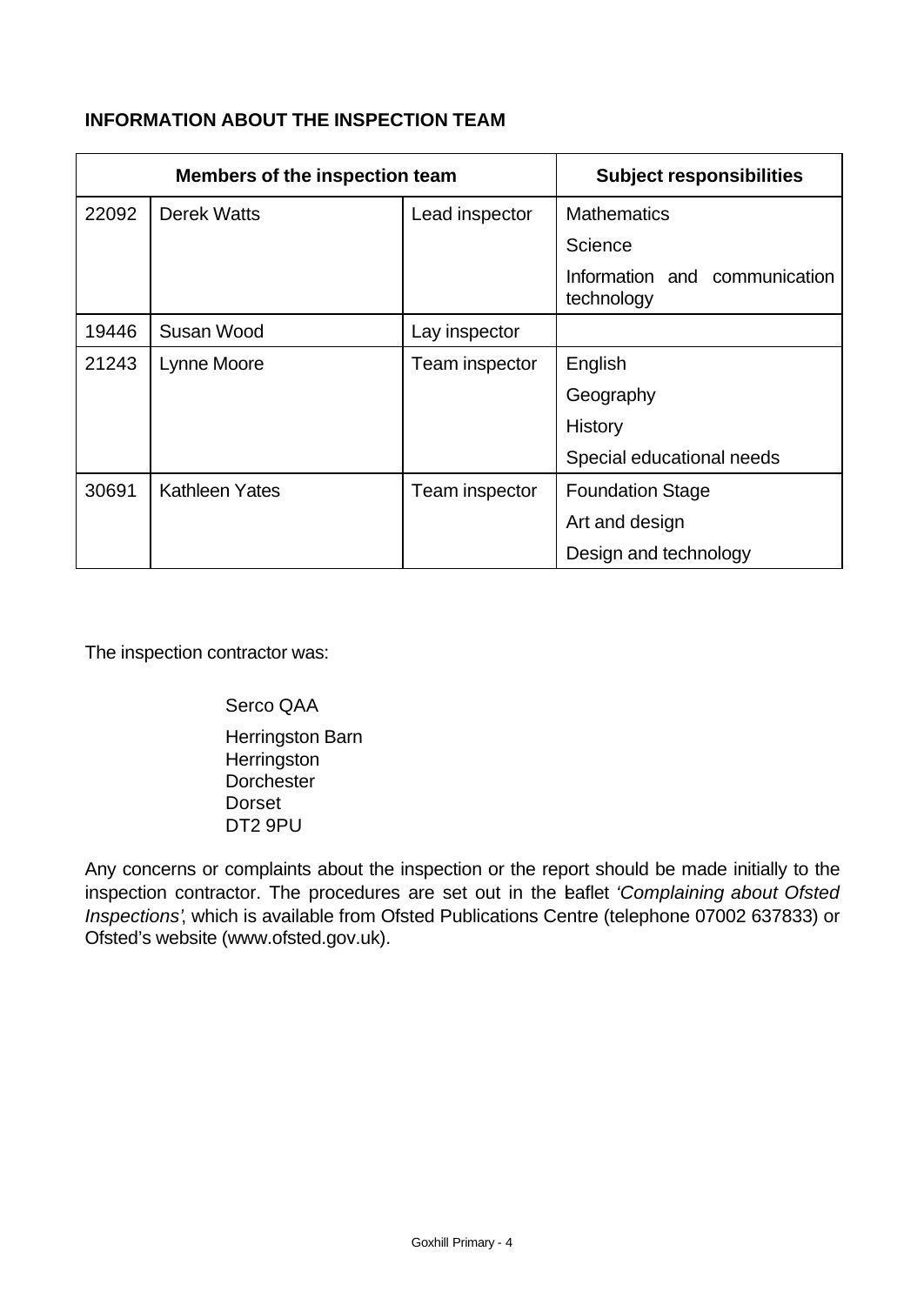# **REPORT CONTENTS**

|                                                                                                                                    | Page |
|------------------------------------------------------------------------------------------------------------------------------------|------|
| <b>PART A: SUMMARY OF THE REPORT</b>                                                                                               | 6    |
| <b>PART B: COMMENTARY ON THE MAIN INSPECTION FINDINGS</b>                                                                          |      |
| <b>STANDARDS ACHIEVED BY PUPILS</b>                                                                                                | 9    |
| Standards achieved in areas of learning, subjects and courses                                                                      |      |
| Pupils' attitudes, values and other personal qualities                                                                             |      |
| <b>QUALITY OF EDUCATION PROVIDED BY THE SCHOOL</b>                                                                                 | 12   |
| Teaching and learning<br>The curriculum<br>Care, guidance and support<br>Partnership with parents, other schools and the community |      |
| <b>LEADERSHIP AND MANAGEMENT</b>                                                                                                   | 18   |
| PART C: THE QUALITY OF EDUCATION IN AREAS OF LEARNING<br><b>AND SUBJECTS</b>                                                       | 20   |
| <b>AREAS OF LEARNING IN THE FOUNDATION STAGE</b>                                                                                   |      |
| <b>SUBJECTS IN KEY STAGES 1 and 2</b>                                                                                              |      |
| PART D: SUMMARY OF THE MAIN INSPECTION JUDGEMENTS                                                                                  | 32   |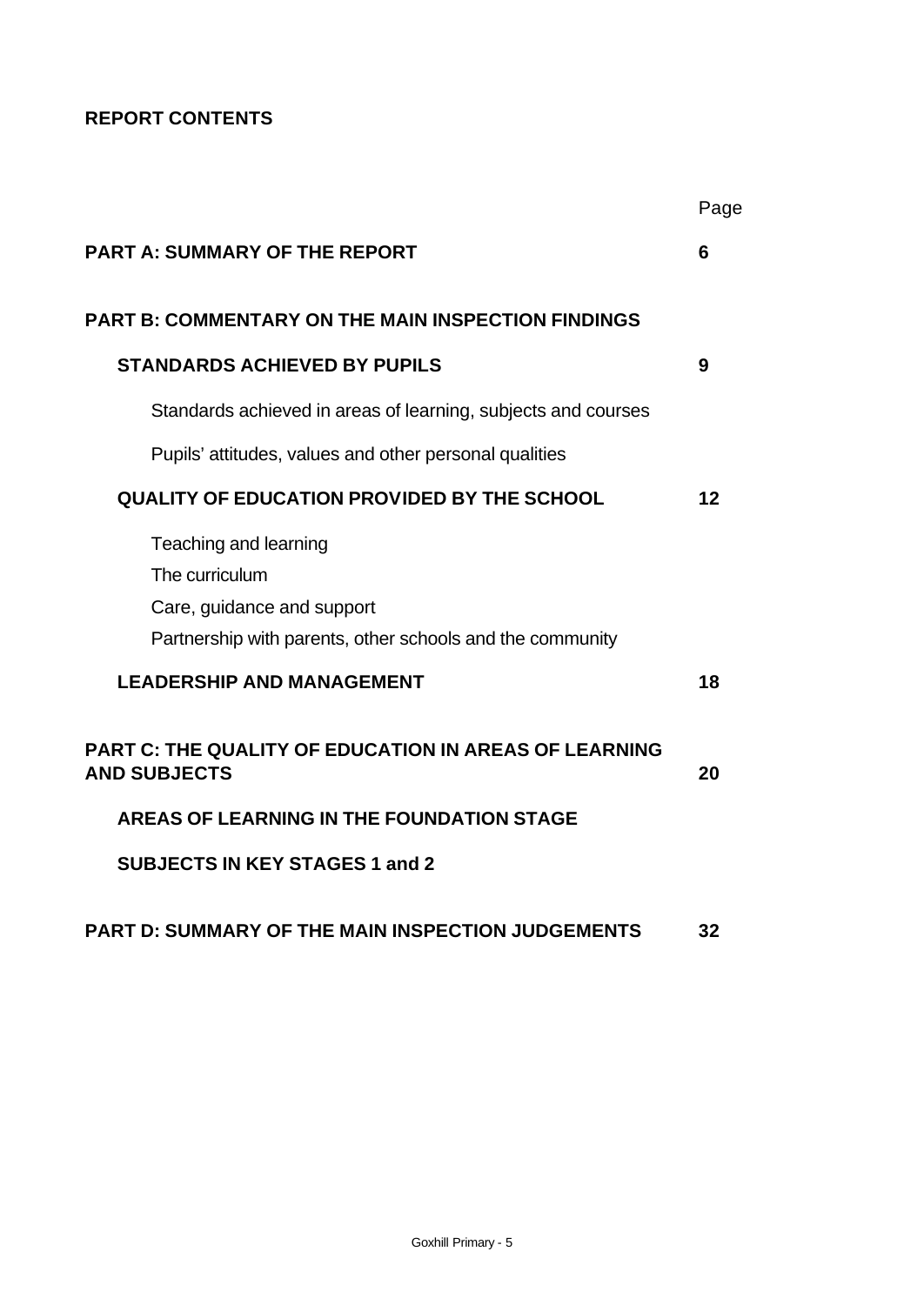# **PART A: SUMMARY OF THE REPORT**

## **OVERALL EVALUATION**

**Goxhill is an improving school and at this stage of development, its effectiveness is sound.** Under the good leadership of the headteacher, there have been significant improvements in teaching, accommodation, resources and the partnership with parents. The school's climate for learning is positive and the environment is attractive. Recent improvements in teaching have not yet had a full effect on pupils' achievement. However, the developments to date form a firm foundation for further improvements in order to raise pupils' achievement. The school provides satisfactory value for money.

The school's main strengths and weaknesses are:

- By Year 6, standards in English and music are above average.
- Pupils achieve well in information and communication technology (ICT) and standards are above average across the school.
- Pupils have positive attitudes to learning, and behaviour is very good.
- The headteacher's clear leadership and direction has resulted in good improvements.
- Teaching and learning have recently improved to a good quality, but this has not yet led to consistently good achievement by pupils.
- Attendance levels are unsatisfactory.
- Some subject leaders' roles are not sufficiently well developed.

The school was last inspected in July 1997. The last inspection report identified significant weaknesses in leadership, teaching and in the provision for children in nursery and reception. The school has addressed the key issues for improvement well. The headteacher provides clear educational direction for the school. Teaching has improved from unsatisfactory to good. Due to staffing difficulties in the past, the good teaching is a recent improvement and so pupils' achievement is satisfactory rather than good. Teaching and achievement in the Foundation Stage have improved and are now satisfactory. There have been considerable improvements in the resourcing and teaching of ICT. As a result, standards in ICT are now above average throughout the school and pupils are achieving well. Since the last inspection standards in English by Year 6 have improved from average to above and in history from below average to average. Standards in art and design have improved from below average to average across the school. Accommodation and resources have improved considerably with a purpose-built nursery and two additional classrooms. Overall, good improvements have been made since the last inspection.

## **STANDARDS ACHIEVED**

**Overall, pupils' achievement is satisfactory throughout the school.** Children's attainment on entry to the nursery is broadly average. Children achieve satisfactorily in the Foundation Stage; most reach the expected Early Learning Goals by the end of reception. Most will exceed the goals in personal, social and emotional development. Children's progress is faster in the nursery because of better teaching.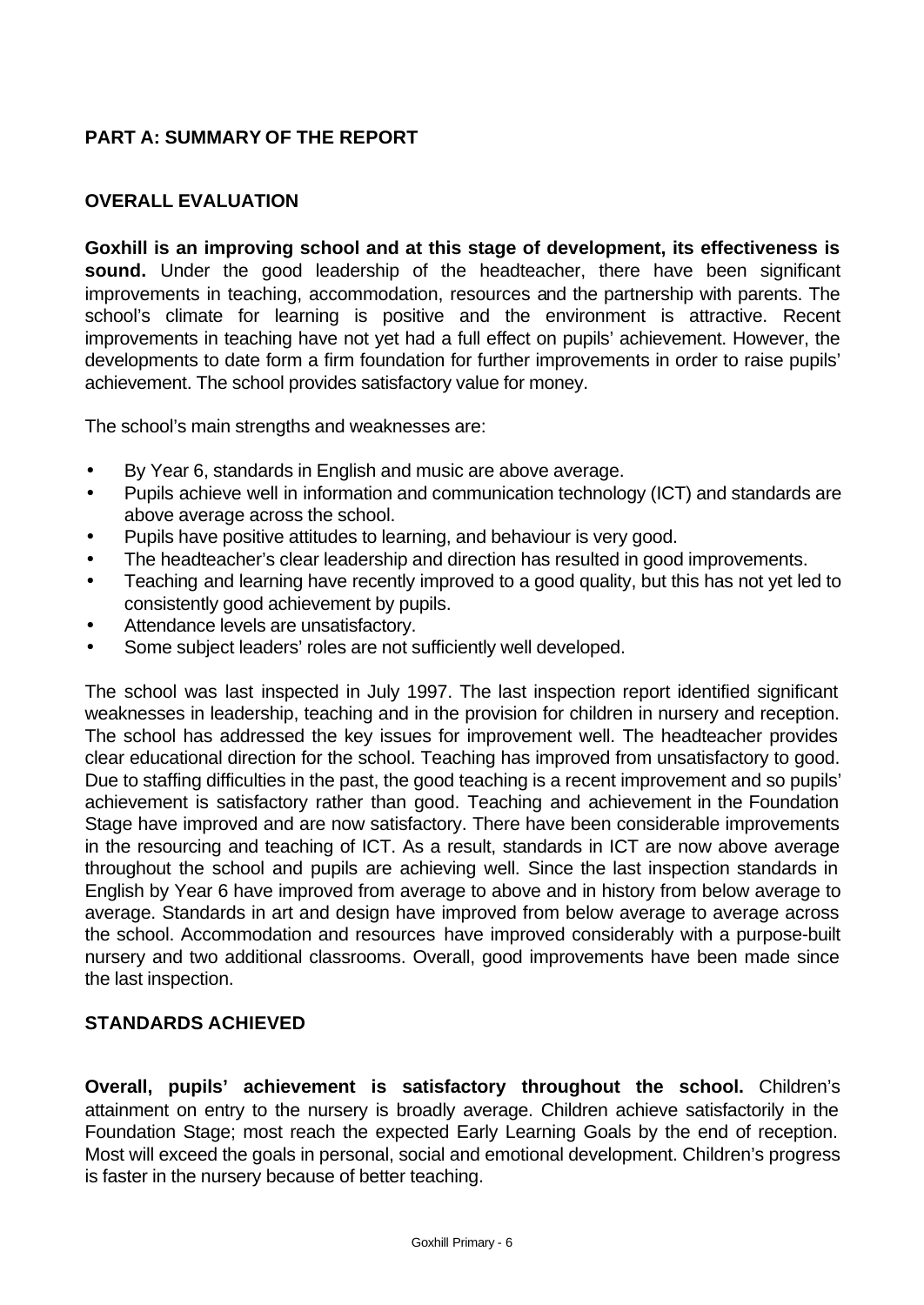| <b>Results in National</b><br>Curriculum tests at the end |      | similar schools |      |      |
|-----------------------------------------------------------|------|-----------------|------|------|
| of Year 6, compared with:                                 | 2001 | 2002            | 2003 | 2003 |
| English                                                   |      |                 |      |      |
| <b>Mathematics</b>                                        |      |                 |      |      |
| Science                                                   |      |                 |      |      |

*Key: A - well above average; B – above average; C – average; D – below average; E – well below average Similar schools are those whose pupils attained similarly at the end of Year 2.*

The table shows that there are considerable variations from year to year in the school's Year 6 test results. In 2003, the results were average in English and mathematics and below average in science. The similar school data indicates that the pupils have achieved poorly from their prior attainment in Year 2. A number of factors account for this. A number of pupils joined the school late and most of these were low attainers or with special educational needs. A significant number of pupils had poor attendance that adversely affected their progress. In the current Year 6, standards are above average in English and average in mathematics and science. Pupils are achieving satisfactorily from their prior attainment in Year 2. In the national tests for Year 2 in 2003, results were average in reading, above average in writing and below average in mathematics. In the current Year 2, standards are average in speaking and listening, reading, writing and mathematics. Pupils are achieving well in ICT across the school due to good teaching and high quality facilities. Standards are above average by Years 2 and 6. By the end of Year 6, standards are above average in music and pupils benefit from specialist music teaching.

**Pupils' personal qualities, including their spiritual, moral, social and cultural development, are good.** Pupils have positive attitudes to learning and behaviour is very good in lessons and around the school. Relationships between pupils and between adults and pupils are very good. However, attendance levels are below the national average and, therefore, unsatisfactory. A significant number of pupils have poor attendance.

## **QUALITY OF EDUCATION**

**The quality of education is good overall. The quality of teaching and learning is good.**  Lessons are well focused and a good range of methods is used. Pupils are making good gains in knowledge, skills and understanding. The curriculum is satisfactory. The improved accommodation and resources are good. The care, welfare and safety of pupils are good. The partnership with parents and the community is good.

### **LEADERSHIP AND MANAGEMENT**

**The leadership and management are satisfactory overall.** The headteacher provides effective leadership and direction and also leads ICT very well. Some of his tasks could now be effectively delegated to other key staff. The co-ordinators of English, music and special educational needs provide good leadership. Other co-ordinators' roles are less well developed particularly in terms of monitoring standards and provision. The governance is satisfactory and improving. The governors are supportive and are now more challenging about important issues such as teaching quality and pupils' achievement, and this new emphasis should continue. All statutory duties are fulfilled.

## **PARENTS' AND PUPILS' VIEWS OF THE SCHOOL**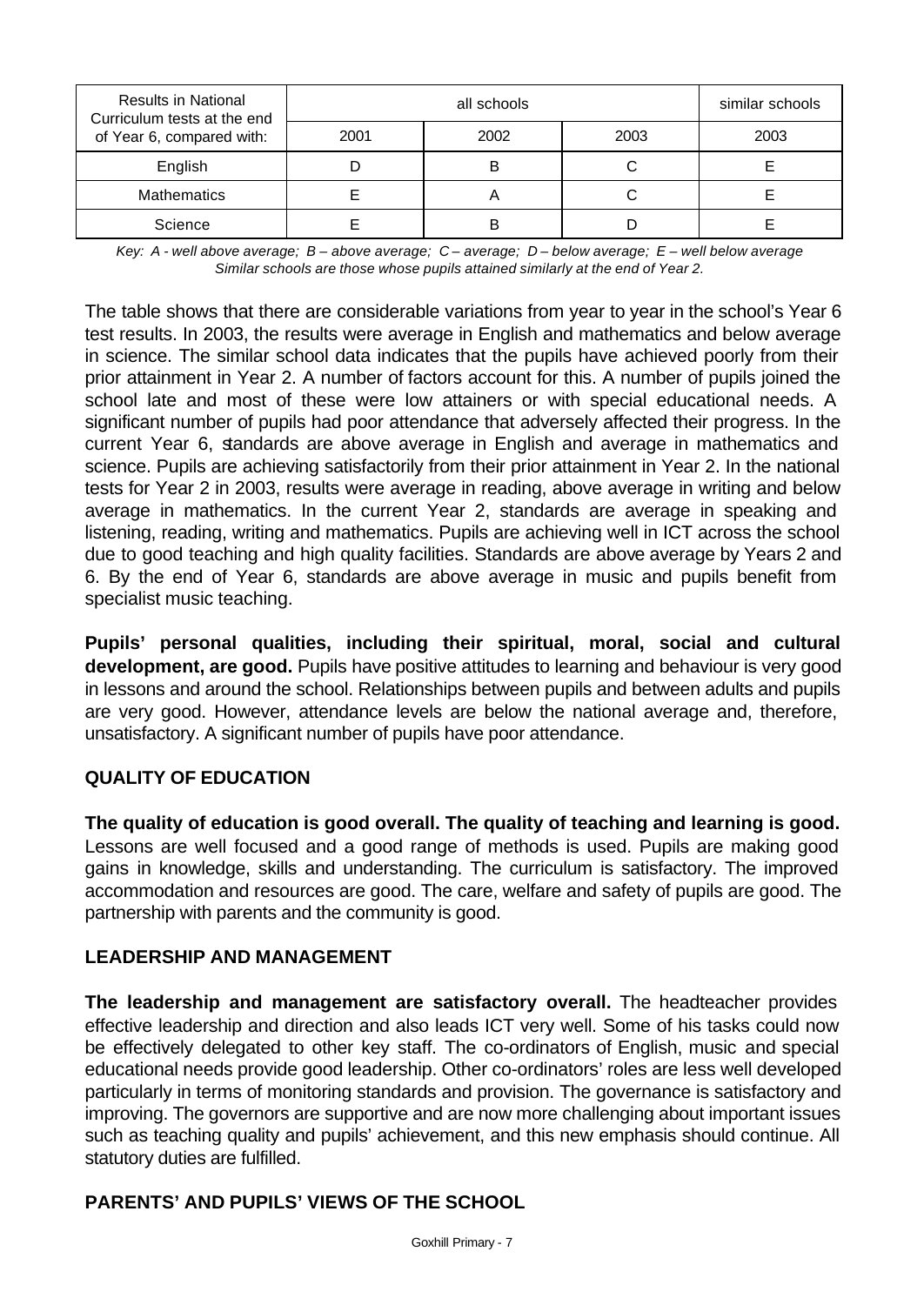Parents' views of the school are extremely positive. They are particularly pleased with the headteacher's leadership, induction arrangements and the school's approachability. The inspection team confirms these strengths. Pupils are also very happy with the school and the older pupils have appreciated the improvements to the accommodation, resources and teaching.

## **IMPROVEMENTS NEEDED**

The most important things the school should do to improve are:

- Raise pupils' overall achievement from satisfactory to good.
- Raise attendance of a significant number of poor attendees.
- Extend leadership and management tasks of other key staff.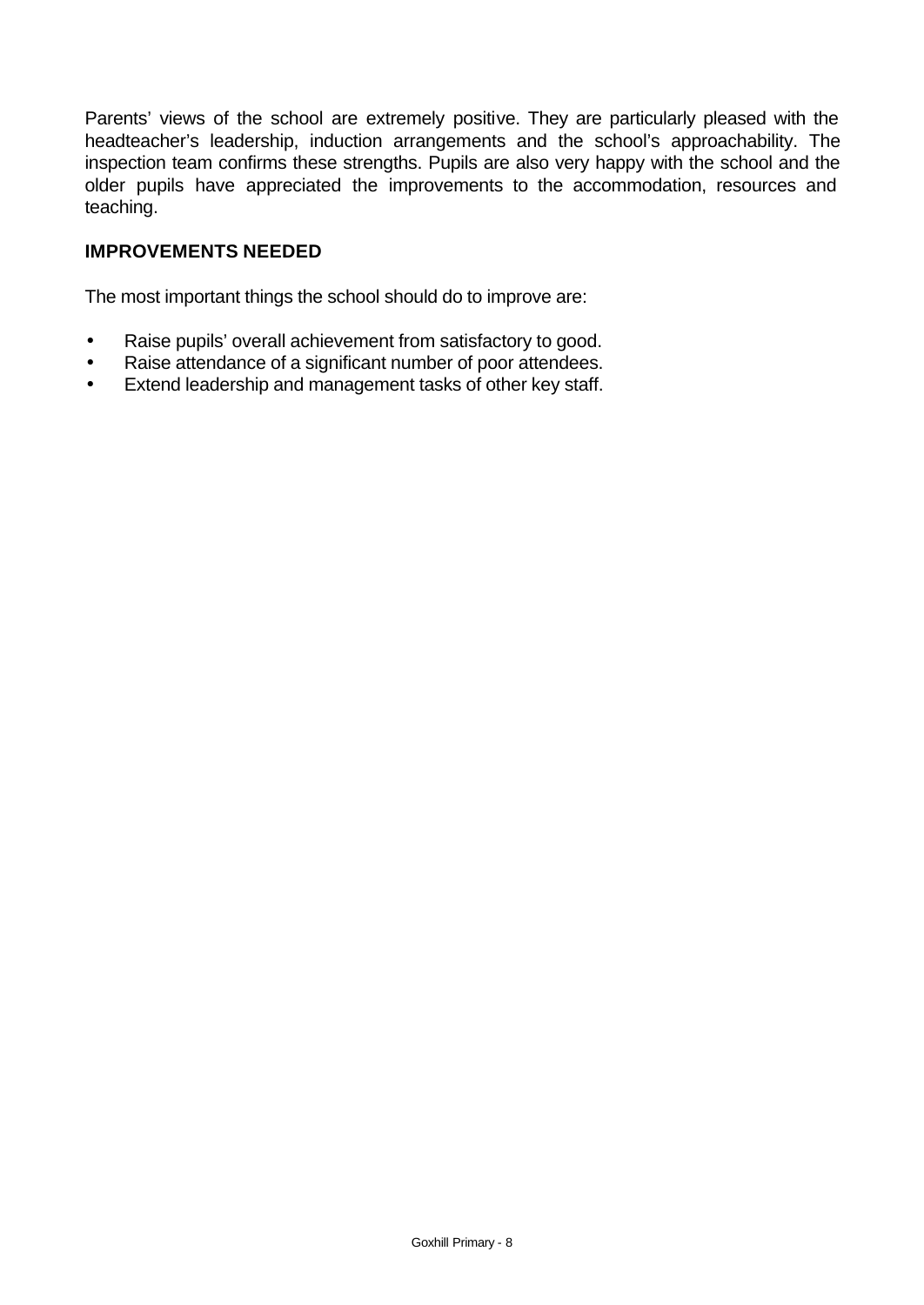# **PART B: COMMENTARY ON THE INSPECTION FINDINGS**

## **STANDARDS ACHIEVED BY PUPILS**

#### **Standards achieved in areas of learning, subjects and courses**

Overall, pupils are achieving satisfactorily across the school. The improvements in teaching are too recent to bring about good achievement.

#### **Main strengths and weaknesses**

- Standards in English are above average by Year 6.
- Pupils achieve well in information and communication technology and standards are above average.
- Standards in music are above average by Year 6.
- Children in reception achieve well in personal, social and emotional development.

#### **Commentary**

1. Children's attainment on entering the nursery is broadly average. By the end of reception, most children are on course to reach the expected Early Learning Goals in all areas of learning. In personal, social and emotional development, children will exceed the goals. Children achieve well in this area of learning in both nursery and reception because the quality of teaching is consistently good. In the other areas of learning, children achieve well in nursery and satisfactorily in reception. The better teaching in nursery accounts for the difference in achievement. Children's achievement through the Foundation Stage is satisfactory overall.

| Standards in: | School results | National results |
|---------------|----------------|------------------|
| Reading       | 15.8 (17.7)    | 15.7 (15.8)      |
| Writing       | 15.6 (17.5)    | 14.6 (14.4)      |
| Mathematics   | 15.5 (17.2)    | 16.3(16.3)       |

#### *Standards in national tests at the end of Year 2 – average point scores in 2003*

*There were 36 pupils in the year group. Figures in brackets are for the previous year* 

2. In the 2003 National Curriculum tests for Year 2, the school's results were in line with the national average in reading, above average in writing and below average in mathematics. The results are average overall. When compared to similar schools, the results are average in writing, but well below average in reading and mathematics. Test results have fluctuated over the last three years. They were average overall in 2001 and 2003 yet well above average in 2002. Variation in the composition of the year groups accounts for the difference in results. In the current Year 2, standards are average in speaking and listening, reading, writing and mathematics. Pupils are achieving satisfactorily from their prior attainment on entry to Year 1.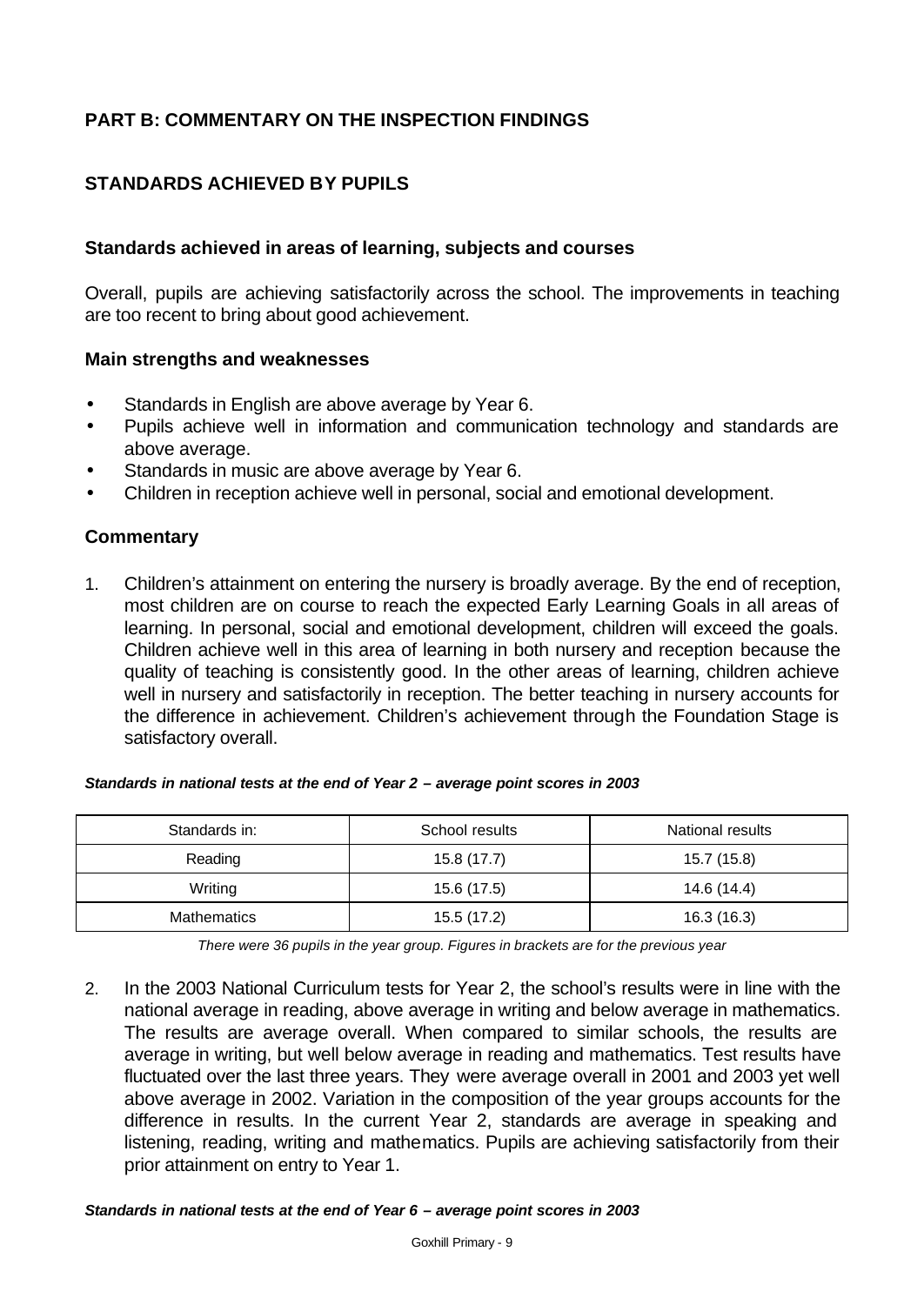| Standards in:      | School results | National results |
|--------------------|----------------|------------------|
| English            | 26.7 (27.7)    | 26.8 (27.0)      |
| <b>Mathematics</b> | 27.0 (28.6)    | 26.8 (26.7)      |
| Science            | 28.3 (29.1)    | 28.6 (28.3)      |

*There were 41 pupils in the year group. Figures in brackets are for the previous year*

- 3. In the 2003 National Curriculum tests for Year 6, the school's results were in line with the national average in English and mathematics, but below average in science. The results were average overall. Results in 2003, fell from those in 2002. During the last four years, results have fluctuated from above average overall in 2002 to well below average in 2001. Results were average overall in 2000 and 2003. When compared to similar schools using free school meal eligibility data, the 2003 results were well below average in English and science and below average in mathematics. Results are well below average overall.
- 4. The prior attainment data suggests that pupils have achieved poorly from Years 2 to 6 in all three subjects in 2003. Local education authority monitoring and school analysis identifies a number of factors contributing to the underachievement within the 2003 Year 6 cohort. The school gained six extra pupils through successful appeals. This was six above the admission number and making a large class of 42 pupils. Most of the pupils joining the school later were lower attainers with special educational needs. Building works caused disruption to the Year 6 class. The booster teaching was ineffective and a number of pupils in the 2003 year group had low attendance levels, which adversely affected their achievement.
- 5. The school has taken effective action to address these issues. The building works are completed and the current Year 6 is in a new classroom. There are 27 pupils in the current Year 6. A more experienced teacher takes the booster classes and additional teaching assistants support targeted groups of pupils. The school has introduced sound strategies to raise attendance. In addition to this, there has been an effective drive to improve the quality of teaching. In the current Year 6, standards are above average in speaking and listening, and reading and writing. Assessment data and the study of pupils' work indicate that most pupils have achieved satisfactorily from their prior attainment in Year 2. In mathematics, standards are average in Year 6 and pupils have achieved satisfactorily from their prior attainment in Year 2.
- 6. Standards in science are broadly average by Years 2 and 6. Throughout the school, achievement is satisfactory. More recently this school has increased opportunities for practical investigations. This is beginning to have a positive effect on the development of pupils' scientific skills.
- 7. In information and communication technology (ICT), standards are above average across the school and pupils are achieving well. This is because they receive good teaching in a very well equipped computer suite. There have been very good improvements in ICT since the last inspection when standards were below expectations by Years 2 and 6 and pupils were making unsatisfactory progress. Pupils are using and applying ICT well to support their learning in other subjects.
- 8. Since the last inspection, standards in art and design have improved from below average to average throughout the school. Standards in history by Year 6 have improved from below average to average. By the end of Year 6, standards are above average in music. Pupils achieve well in this subject because of the high quality teaching by the music coordinator who possesses considerable musical expertise.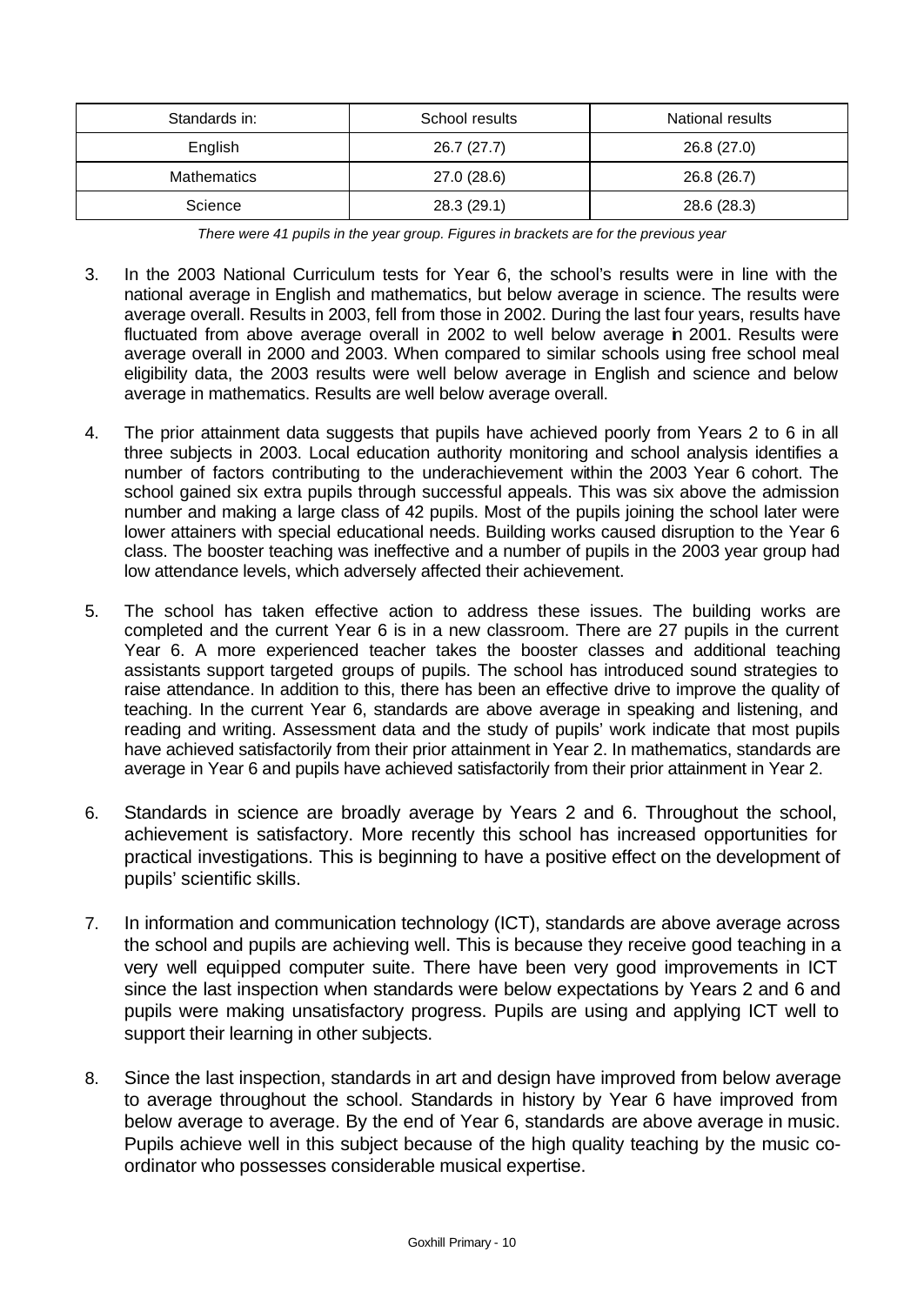9. Pupils with special educational needs are achieving satisfactorily. They are making good progress towards the targets in their individual education plans.

#### **Pupils' attitudes, values and other personal qualities**

Pupils' attitudes to learning are positive and their behaviour is very good. Pupils' moral and social development is good and their spiritual and cultural development is satisfactory. The level of attendance is unsatisfactory. Punctuality is satisfactory.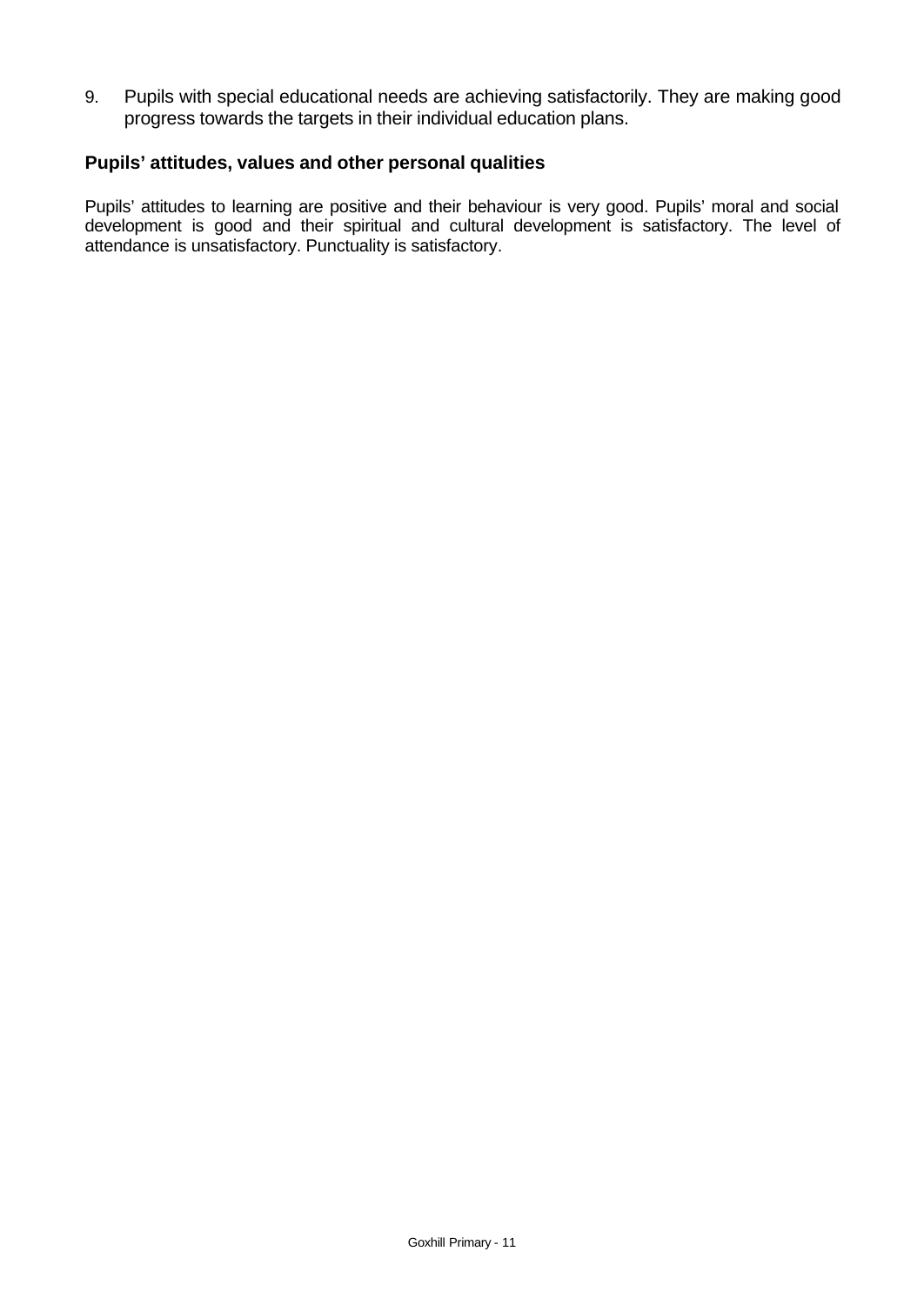#### **Main strengths and weaknesses**

- Pupils are keen and interested in their lessons and other activities.
- Pupils' behaviour is very good throughout the school day.
- The school attendance rates are below the national average.

#### **Commentary**

- 10. The majority of pupils like coming to school and they enjoy their lessons. They are interested, expect to work hard and enjoy discovering new and interesting information. Pupils listen carefully to the teacher, their peers and are eager to answer questions or offer ideas. When working as individuals, in pairs or groups they concentrate hard and organise themselves well. They are very polite to visitors, are happy to show their work and they talk enthusiastically about their experiences in school. The school offers opportunities for pupils to take responsibility, such as being playground and lunch-time monitors, and also to show initiative as in a sponsored fund-raising afternoon. Older children organised activities and the money raised was divided between the school fund for addition playground equipment and charities chosen by the pupils.
- 11. Pupils behave very well around school and in lessons, which results in a calm and productive working atmosphere. Movement around school is also very good and pupils will open doors to visitors or offer help if they need it. The playground is being developed and is providing a safe and exciting area for children who can choose to play football or other games, or sit quietly in a designated area with their friends. Pupils say that it is very rare for others to behave inappropriately, but on the few occasions that this happens, it is dealt with fairly and quickly. All adults in the school are good role models, which results in the very good relationships that are seen throughout the school.

#### *Attendance in the latest complete reporting year (91.6%)*

| Authorised absence |     |  | Unauthorised absence |     |  |
|--------------------|-----|--|----------------------|-----|--|
| School data        | 8.4 |  | School data<br>0.0   |     |  |
| National data      | 5.4 |  | National data        | J.4 |  |

*The table gives the percentage of half days (sessions) missed through absence for the latest complete reporting year.*

12. The school's attendance figures are well below the national average. Many parents take advantage of reduced holiday rates during term time and this is a concern for the school as the number family holidays during term time has increased considerably. A significant number of the pupils have attendance rates below 90 per cent and this poor attendance adversely affects their progress. The school is aware of this situation and is working with the educational welfare officer to improve attendance. However, the school could be more proactive in promoting the importance of good attendance through its prospectus, newsletters and induction procedures for new pupils and parents.

### **QUALITY OF EDUCATION PROVIDED BY THE SCHOOL**

The quality of education provided is good overall. Teaching and learning are good. The school provides a satisfactory curriculum. Pupils' care, guidance and support are good. The partnership with parents and the community is good.

### **Teaching and learning**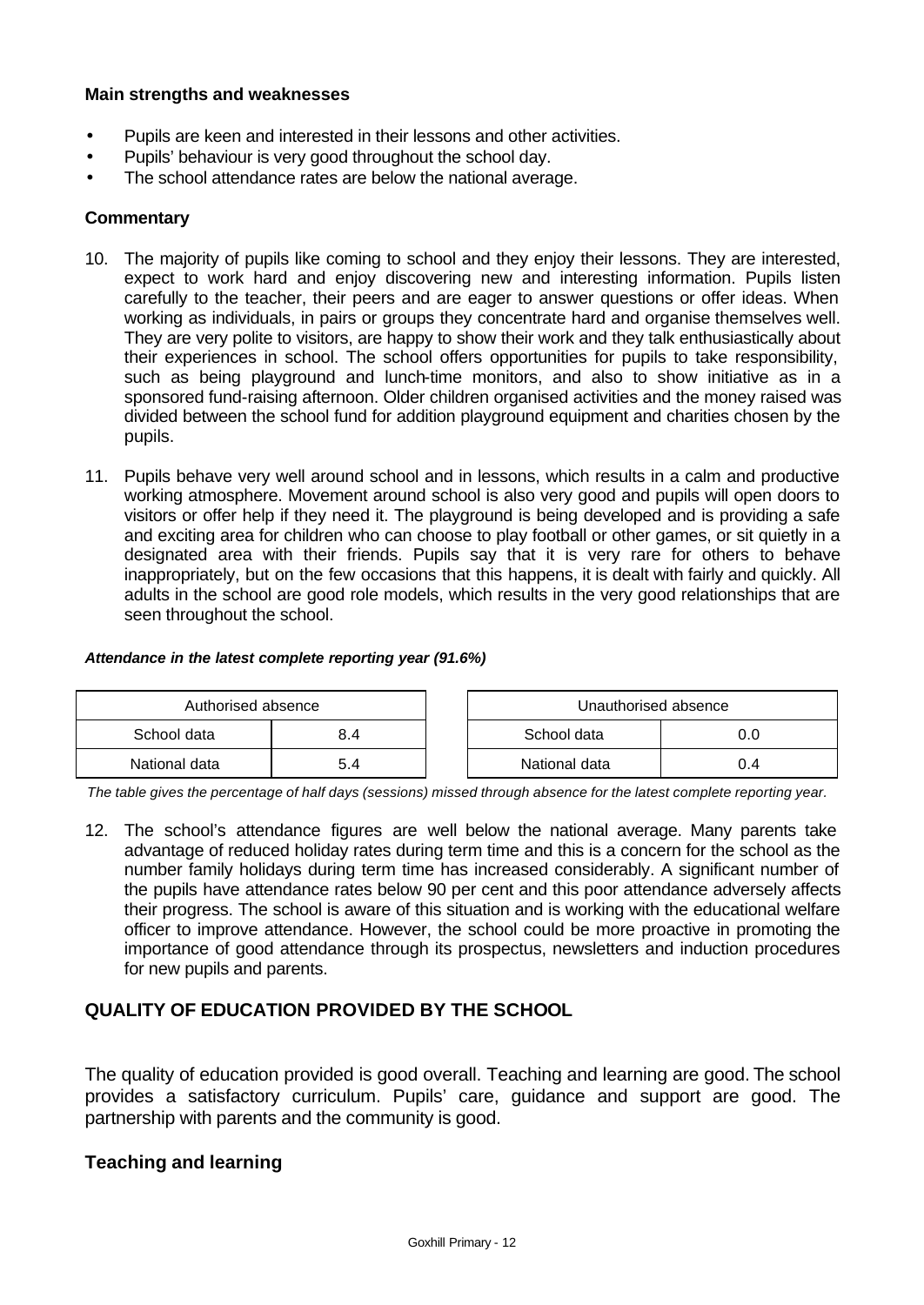Teaching and learning are good. Assessment and its use to guide future planning and teaching are satisfactory.

### **Main strengths and weaknesses**

- Teaching and learning have improved.
- Teacher expertise is used very well in music and ICT.
- Lessons have a clear focus and purpose.
- Teachers use a good range of teaching methods to promote effective learning.
- The management of pupils is very good.
- The marking of pupils' work and pupils' presentation are inconsistent.

## **Commentary**

13. Teaching and learning have improved significantly. During the last inspection, over a third of teaching was less than satisfactory and this was a serious weakness in the school. The headteacher and staff have successfully improved teaching through effective monitoring, evaluation and in-service training. Teaching is now good, but the improvement is recent and has not yet had a full impact on standards and pupils' achievement. Year 6 pupils in discussions reported that teaching has improved during this last year and lessons are now much more interesting. They cited more practical work in science and a wider range of physical education activities.

#### *Summary of teaching observed during the inspection in 41 lessons*

| Excellent | Very good | Good     | Satisfactory | Unsatisfactory | Poor | Very Poor |
|-----------|-----------|----------|--------------|----------------|------|-----------|
|           | 8(20%)    | 20 (49%) | 13 (32%)     |                |      |           |

*The table gives the number of lessons observed in each of the seven categories used to make judgements about lessons; figures in brackets show percentages where 30 or more lessons are seen.*

- 14. The quality of teaching and learning is satisfactory in the Foundation Stage. However, teaching is good in the nursery and satisfactory in reception. Children progress faster in the nursery due to the better teaching. The quality of teaching and learning is good in Years 1 and 2 with examples of very good teaching in mathematics, ICT and music in Year 2. Teaching and learning are good overall in Years 3 to 6 with examples of very good teaching in English and history in Year 5 and ICT and music in Year 6
- 15. Teachers have a good command of the subjects they teach. The music co-ordinator has very good expertise and this contributes to the very good teaching in music and the above average standards by Year 6. Three teachers with very good expertise in ICT teach most of the class ICT lessons in the computer suite. This arrangement is effective and contributes to high quality teaching and above average standards across the school.
- 16. Lesson planning is good and the headteacher has been effective in changing the focus of lessons so that they are driven by learning objectives rather than activities. In all lessons, teachers identify clear learning objectives under the acronym WALT, we are learning to… The objectives are effectively shared with the class and so pupils are clear about what they are expected to learn. Furthermore, the learning objectives are referred to during the lesson to help keep pupils focused and they are effectively reviewed at the end of the lesson. As a result, pupils show a clear awareness of their learning. Planning in English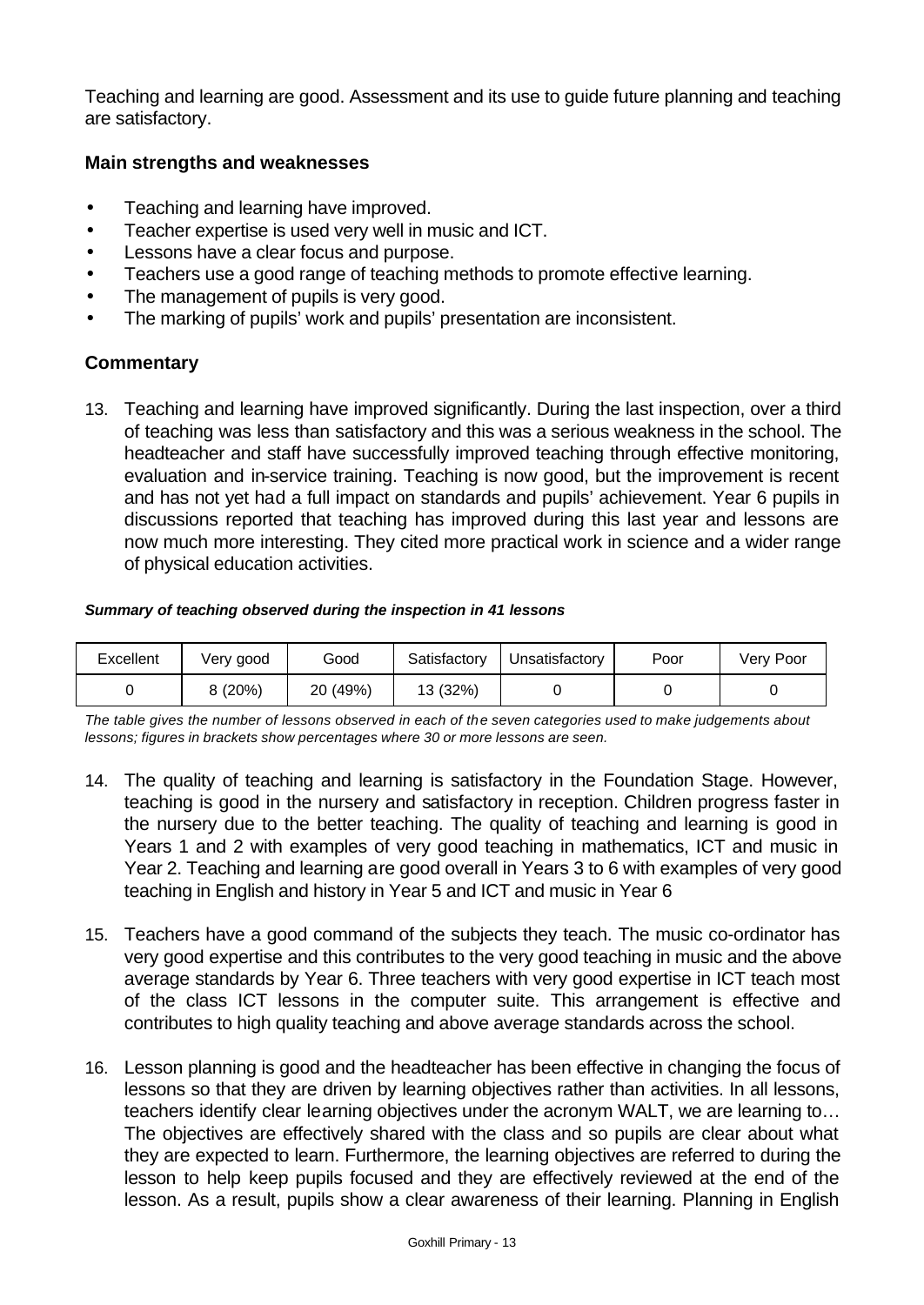and mathematics, particularly, takes account of the different levels of attainment within the class. Work is well matched to pupils' attainment and needs. This helps to ensue that all pupils are suitably challenged. The matching of tasks to attainment and need is less effective in subjects such as geography and history. As a result, not all pupils are appropriately challenged particularly higher attainers.

- 17. A good range of teaching methods and techniques is used well to promote good learning. Teachers' explanations, instructions and demonstrations are clear and informative. Pupils are attentive and show a keen interest in their learning. They participate well in the activities provided and make good gains in knowledge and understanding. Teachers use questioning effectively to challenge pupils' thinking and to check their understanding before moving them on. The ends of lessons are used well to review learning, share successes and to clarify pupils' misunderstandings.
- 18. Good opportunities are planned and provided for pupils to apply and develop speaking and listening skills in different subjects. This has a positive effect on the development of language skills. More emphasis has recently been placed on investigative and problem solving in mathematics and science. Pupils are now making better progress in the using and applying skills in these subjects. Opportunities for pupils to apply and develop numeracy skills across the curriculum are less well developed. ICT is used well to support teaching and learning in other subjects. Pupils' presentation of work varies because there are no clear guidance and expectations on how pupils are expected to present their work. In some lessons such as geography and history, there is an overuse of worksheets and this restricts pupils' skills in organising and presenting their work.
- 19. A particular strength of the teaching is that all teachers consistently insist on high standards of behaviour. Expectations of pupil conduct are high and pupils respond very well to these. Good relationships have been established between teachers and pupils and teachers frequently use humour constructively. Pupils are very skilfully managed and their behaviour is very good. Learning time is rarely lost through inappropriate behaviour. Throughout the school, support staff are effectively deployed. Teaching assistants and nursery nurses make a good contribution to pupils' learning particularly those with special educational needs.
- 20. The assessment and recording of pupils' attainment is satisfactory overall. Assessment in English and mathematics is good. This information is used well to plan future teaching and learning. As a result, tasks are well matched to pupils' attainment and needs in these subjects. Pupils are suitably challenged in these subjects and they make good gains in learning. Pupils' progress in English and mathematics is effectively tracked as they move through the school. The marking of pupils' work is inconsistent. Marking is often brief and not sufficiently diagnostic or developmental. It does not always comment on why a piece of work was good and rarely is clear guidance given on how pupils might improve their work.
- 21. Where teaching is satisfactory rather than good, the pace of the lesson is less brisk and tasks set are not sufficiently well matched to the different levels of attainment within the class. As a result, pupils make sound gains in acquiring knowledge, skills and understanding rather than good.

### **The curriculum**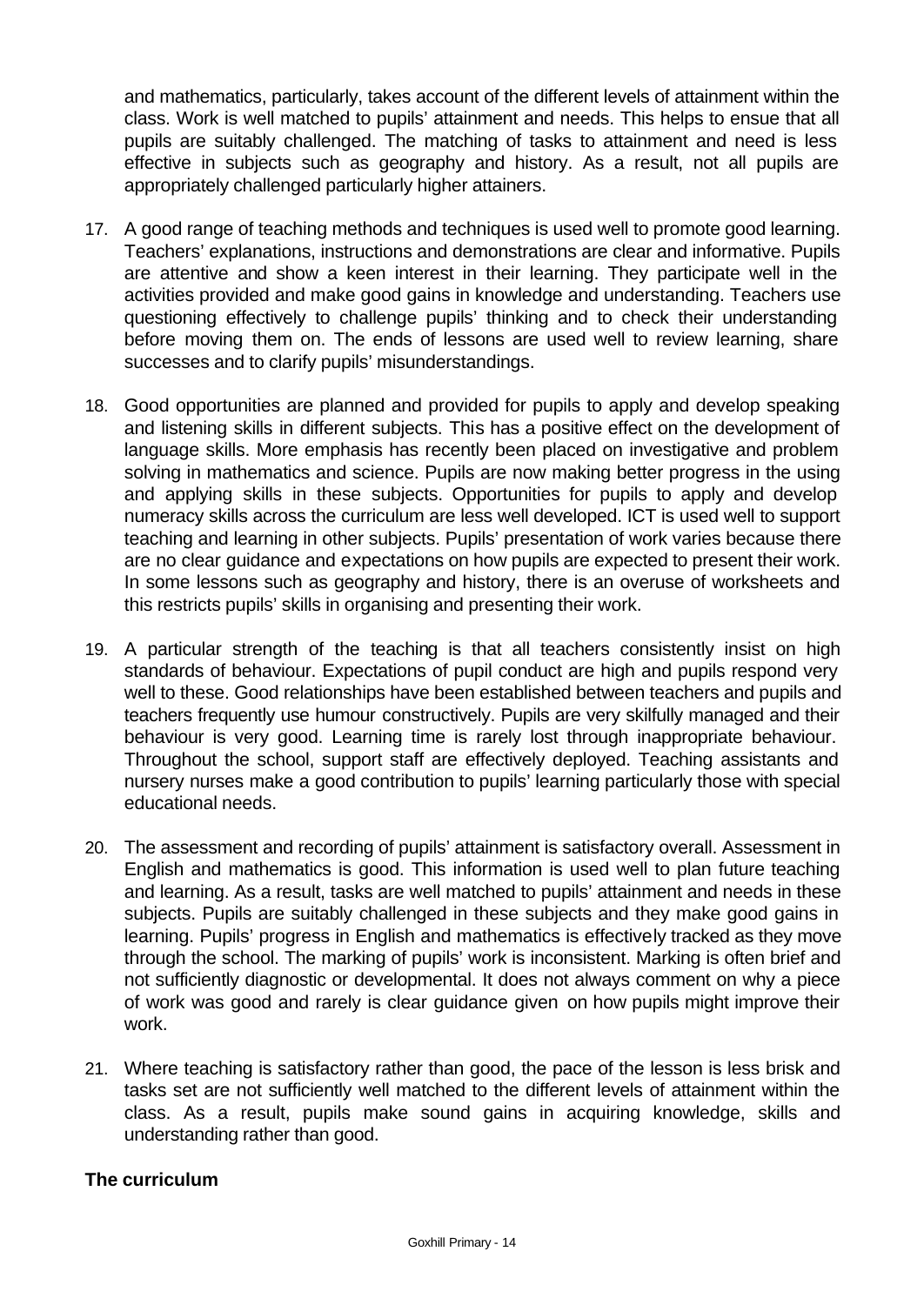The school provides a satisfactory curriculum overall. The range of extra-curricular activities, including those that enrich the basic curriculum, is satisfactory, and activities are enjoyed by the pupils. The accommodation and resources are good. There have been good improvements to curriculum provision since the previous inspection.

### **Main strengths and weaknesses**

- Curricular opportunities and resources in ICT are very good.
- Provision for pupils with special educational needs is good.
- Provision for pupils' personal, social and health education is good.
- Resource provision is good overall.
- The accommodation is good.
- Curriculum monitoring, whilst satisfactory overall, does not currently involve co-ordinators sufficiently, particularly with regard to data analysis and classroom monitoring.

- 22. The Foundation Stage curriculum is satisfactorily planned and implemented, although it is more effective in the nursery than reception. All statutory requirements for the National Curriculum and religious education are met. An appropriate whole-school curriculum is now in place, which provides progression and coverage in all subjects. This indicates good improvement since the previous inspection.
- 23. The National Literacy and Numeracy Strategies have been implemented well, with additional time given earlier this academic year to guided reading and writing, providing good coverage and depth. These arrangements are beginning to have a positive impact upon standards. In addition, teachers are beginning to include specific planning for speaking and listening within lessons, which is raising the profile of this area, although it is too early to ascertain the impact of this improvement upon standards in English.
- 24. Curricular opportunities and resources in ICT are now very good and the school has successfully addressed the weaknesses highlighted in the previous inspection. There is good use of setting for literacy and numeracy in Years 5 and 6, which provides good challenge and support for pupils' different needs.
- 25. The monitoring of the curriculum is satisfactory overall, although currently some coordinators rely upon data analysis provided by the deputy headteacher, instead of taking this responsibility upon themselves, which would help them to take a more active part in raising standards within their subjects.
- 26. Provision for pupils with special educational needs is good. It is carefully matched to pupils' needs, whether learning, emotional or behavioural. This is provided through targeted support in lessons, work which is carefully matched to pupils' needs and occasional withdrawal from class for short, more specific work. Teaching assistants are well trained and provide effective support in lessons. Support from external agencies is well targeted and links effectively with classroom provision to give coherent and effective provision overall.
- 27. The school provides a satisfactory range of activities for pupils outside school time. These include sports such as football, cricket, rounders and music groups such as choir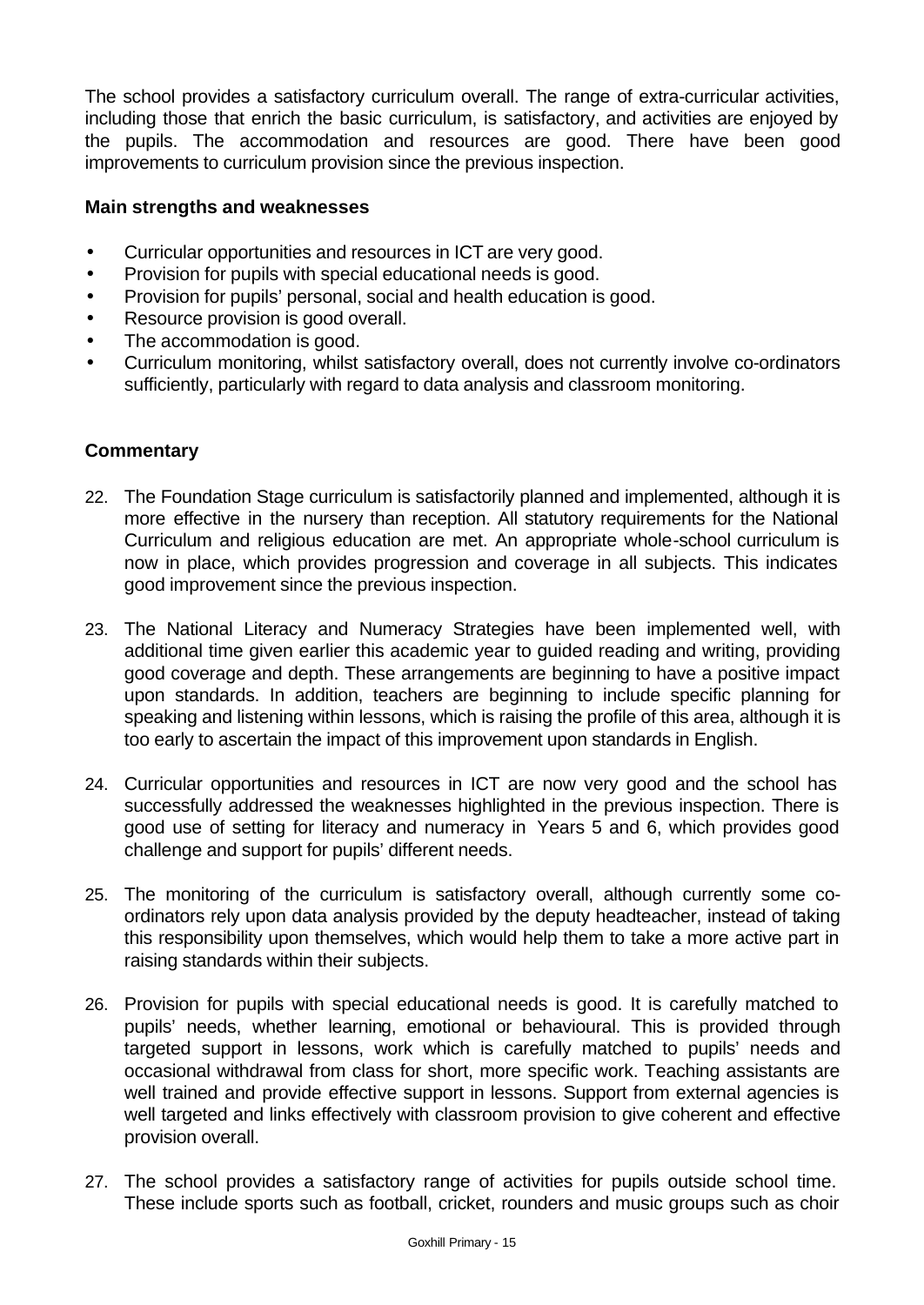and guitar tuition. There is an annual residential visit for older pupils and a range of visits for other pupils to support their schoolwork, including Eden Camp, power stations, Leeds Royal Armouries, the fire brigade and lifeguards. In addition, visitors to the school provide a range of interesting opportunities for pupils to take part in dance, circus skills, theatre and cycling proficiency. These activities contribute significantly to pupils' personal and social development, which is good overall.

- 28. The school has an effective team of suitably qualified teachers and support staff, whose skills and experience match the demands of the curriculum. They support the learning needs of the pupils well.
- 29. The school accommodation is of generally high quality. Discussions with pupils reveal that they are very happy with recent improvements to their school and grounds. The building is clean and well maintained, providing a welcoming and pleasant, high quality learning environment. Classrooms are carpeted and have appropriate furniture and storage units, although some classrooms are only accessible by walking though other classrooms, which disrupts lessons. Staff provide a range of attractive displays on classroom walls, although only a relatively small amount of pupils' work is displayed. The new ICT suite has been well planned to accommodate the non-fiction library books, thus allowing for a range of research work to take place.
- 30. There is good accommodation for children in the Foundation Stage. In addition, one wing of the school provides spacious accommodation for a Year 2 class and special educational support work. There is an ongoing programme of improvements to the pupils' toilets. A very small office area has been provided for the school secretary, which is actually part of a corridor. This affords no privacy as it is a thoroughfare and results in the secretary needing to work elsewhere if dealing with confidential material.
- 31. The school is set in pleasant, spacious grounds that have been thoughtfully arranged to accommodate a wide range of activities during break and lunch-times, in addition to providing good support for physical education lessons and interesting opportunities to support other subjects such as science, geography and art and design. The school has created a 'ball park', a fenced area where pupils can play ball games without disturbing pupils engaged in quieter activities. This is a sensible and highly effective arrangement.
- 32. Resource provision is good overall, with very good resources to support ICT and good resources in English, mathematics, science, music, the Foundation Stage and the library.

### **Care, guidance and support**

The school has very good procedures in place to ensure the health, safety and welfare of its pupils'. There is satisfactory support, advice and guidance for pupils' academic and personal development. The views of the pupils are regularly sought and quickly acted on.

#### **Main strengths and weaknesses**

- The school provides a very caring and safe environment in which pupils can learn, and pupils feel confident to approach any adult in school if they have worries or concerns.
- The arrangements for settling children into school work very well.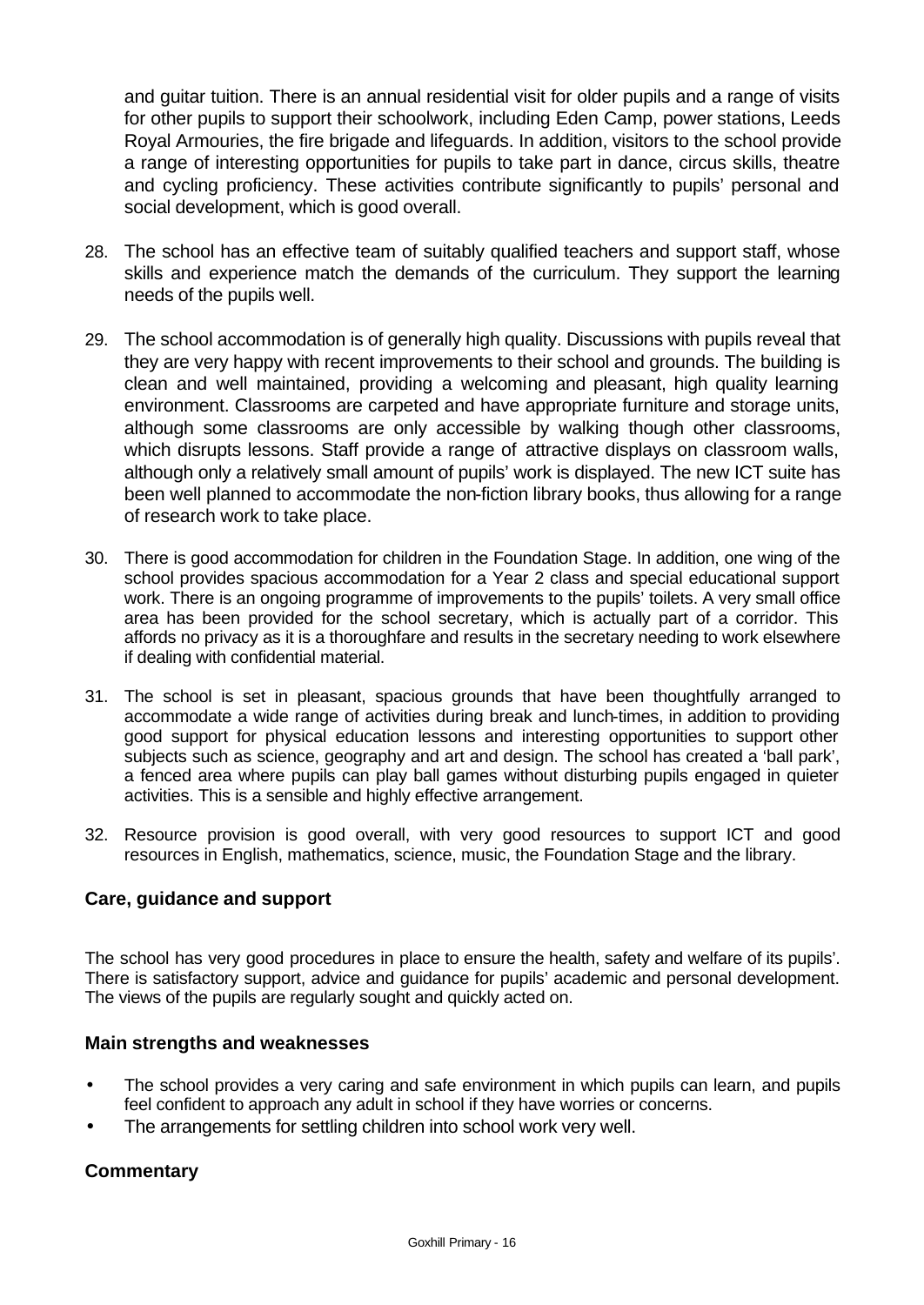- 33. Pupils and parents say this is an area of strength in the school and the inspection team agrees. Pupils feel very confident that they can approach any adults with concerns and worries. These are listened to and dealt with sensitively. There are clear procedures in place for the health, safety and welfare of all the children, which are supported by child protection procedures that ensure that the school provides a very caring and safe environment in which pupils can learn and develop into mature young people. The school has developed very good links with a range of external agencies to help support the children and their families appropriately.
- 34. The youngest children are very sensitively introduced to school life as they settle into the daily routines of the school and this is a view shared by parents. These include home-school visits prior to their entry into the nursery. Systems are in place and followed to ensure the smooth transfer of pupils from other schools mid-term and there is an informal buddy system that enables pupils to care for each other. The adults in school are sensitive to the individual needs of all its pupils and work hard to ensure that they are fully met.

#### **Partnership with parents, other schools and the community**

The school has developed good links with parents and the local community. There are satisfactory links with neighbouring schools.

#### **Main strengths and weaknesses**

- The school works hard to involve parents and the community in the life of the school.
- Parents' involvement in their children's learning is good.
- Parents hold very positive views about the school.

- 35. The school has an open door policy and works hard to encourage parents to take part in the life of the school. Regular newsletters, the school prospectus and parents' handbook inform parents about routines and events in school, although the presentation is sometimes bland and does not always celebrate the work of the school. The school is seen as a focal point of the community and is used by local uniformed organisations and the church. Events such as the Summer Fair are open to the village and are supported by the church, chapel and local charities. The school often has publicity through the local press and radio, and regularly has an article in the local community publication 'The Gander'
- 36. Parents are given information on the curriculum being taught in each class, although this is sometimes not specific. For example, children will follow the numeracy strategy rather than this term they will be learning time or area. This prevents parents from supporting their children in their learning. Parents receive an annual written report, which informs them of the areas studied, what they know and can do, but they do not clearly focus on the progress children have made, standards attained, or areas for further development. There is an open door policy that enables parents to speak to staff throughout the school year if they have queries or concerns and the formal parent teacher consultations are well attended. A small number of parents help in the school with reading and computer work and they made a significant contribution to pupils' learning. These parents are appreciated by pupils and staff, and the school would like more parents to become involved in this way. Parents are invited to join in productions and class assemblies that they clearly enjoy.
- 37. The parents' meeting prior to the inspection and the results of the parental survey reveal that parents hold very positive views about the school. They are particularly pleased with the headteacher's leadership, induction arrangements, the school's approachability and the quality of teaching. The inspection team agree with these strengths identified.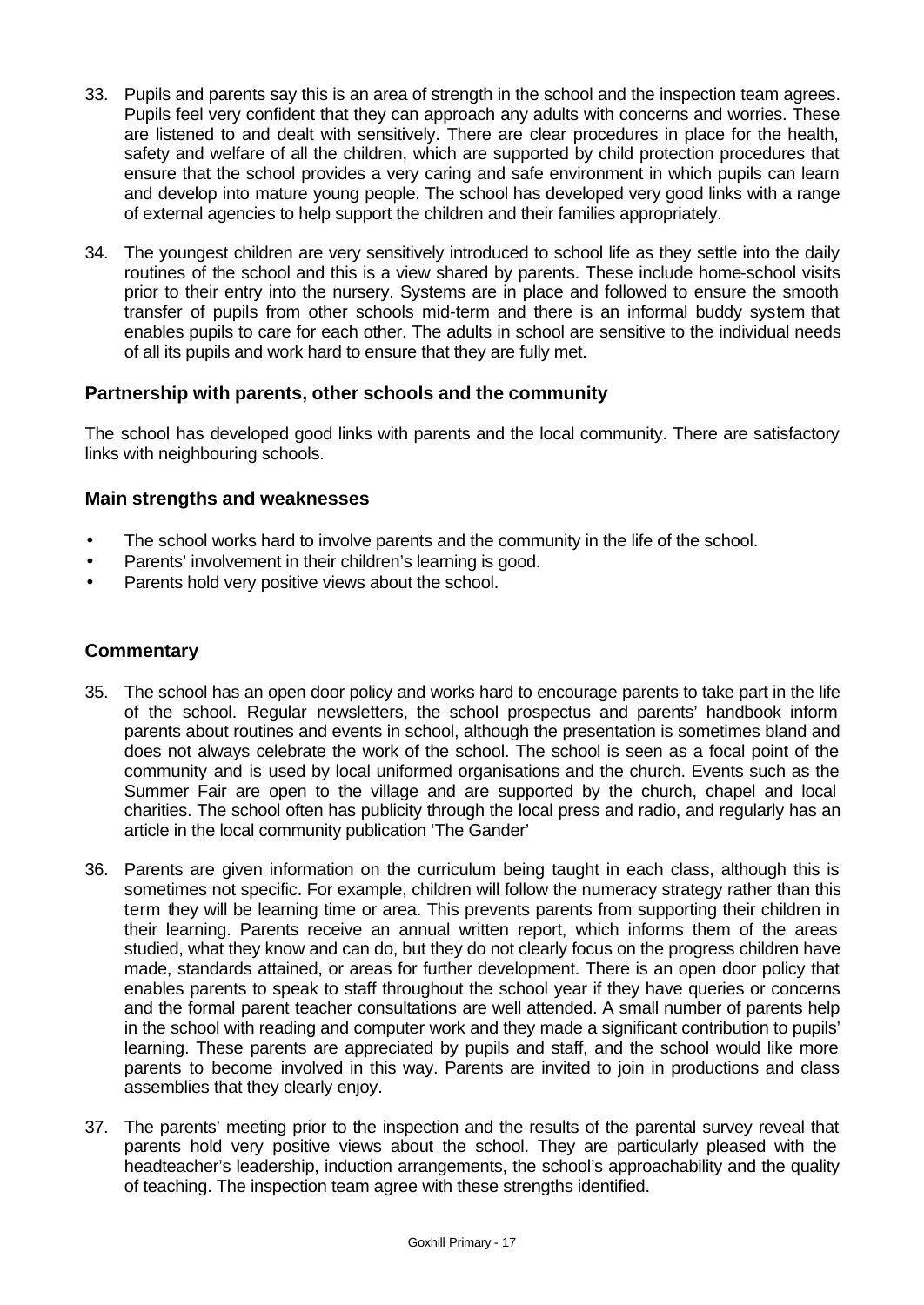## **LEADERSHIP AND MANAGEMENT**

Leadership and management are satisfactory overall. The headteacher provides good leadership and direction. The governance of the school is sound.

#### **Main strengths and weaknesses**

- The headteacher provides clear leadership and direction, which has led to good improvements.
- The leadership of English, music and special educational needs is good, but other coordinator roles are less well developed.
- The headteacher and staff have created a positive and attractive environment for learning.

- 38. The governance of the school is satisfactory and improving. Governors have a clear understanding of the school's strengths and areas for development. They are kept well informed of the school's performance by the headteacher and local education authority. The Chair is keen and committed and meets with the headteacher on a regular basis. He is providing good leadership and the governing body is now focusing more on the quality of teaching and pupils' achievement. All statutory requirements are fulfilled.
- 39. The headteacher provides good leadership and clear educational direction for the school. Long-established staff report that he is dedicated and committed to improving the school. He had a number of areas to address when appointed including the quality of teaching, behaviour problems and problems with the school budget. The headteacher leads by example in his teaching and in the leadership and co-ordination of ICT. Under his leadership and direction there have been significant improvements in accommodation, resources, the learning environment and partnerships with parents. More recently there has been an effective drive to improve teaching and this is having a positive effect on pupils' learning. The headteacher has clearly gained the confidence and respect of pupils, parents and governors. Pupils like their headteacher and state that he is friendly and easy to talk to. Parents report that he is approachably, hard working and knows the children very well.
- 40. The headteacher and staff have created an attractive and positive environment for pupils to learn. This has resulted in very good relationships between members of the school community and very good pupil behaviour. Teamwork among the staff is good and there is a shared commitment to improvement and raising achievement.
- 41. The headteacher has formed a management team consisting of a deputy headteacher and special educational needs co-ordinator. The co-ordinators of English, music and special educational needs are strong and effective. Other co-ordinators' roles are less well developed particularly in terms of monitoring and evaluating standards and provision. The headteacher is dedicated and hardworking and has too many responsibilities. Now the school is in a stronger position, some of the headteacher's tasks could be effectively delegated to other key staff.
- 42. The school's systems and procedures for self-evaluation are good, but not all key staff are sufficiently involved. The headteacher, local education authority and some co-ordinators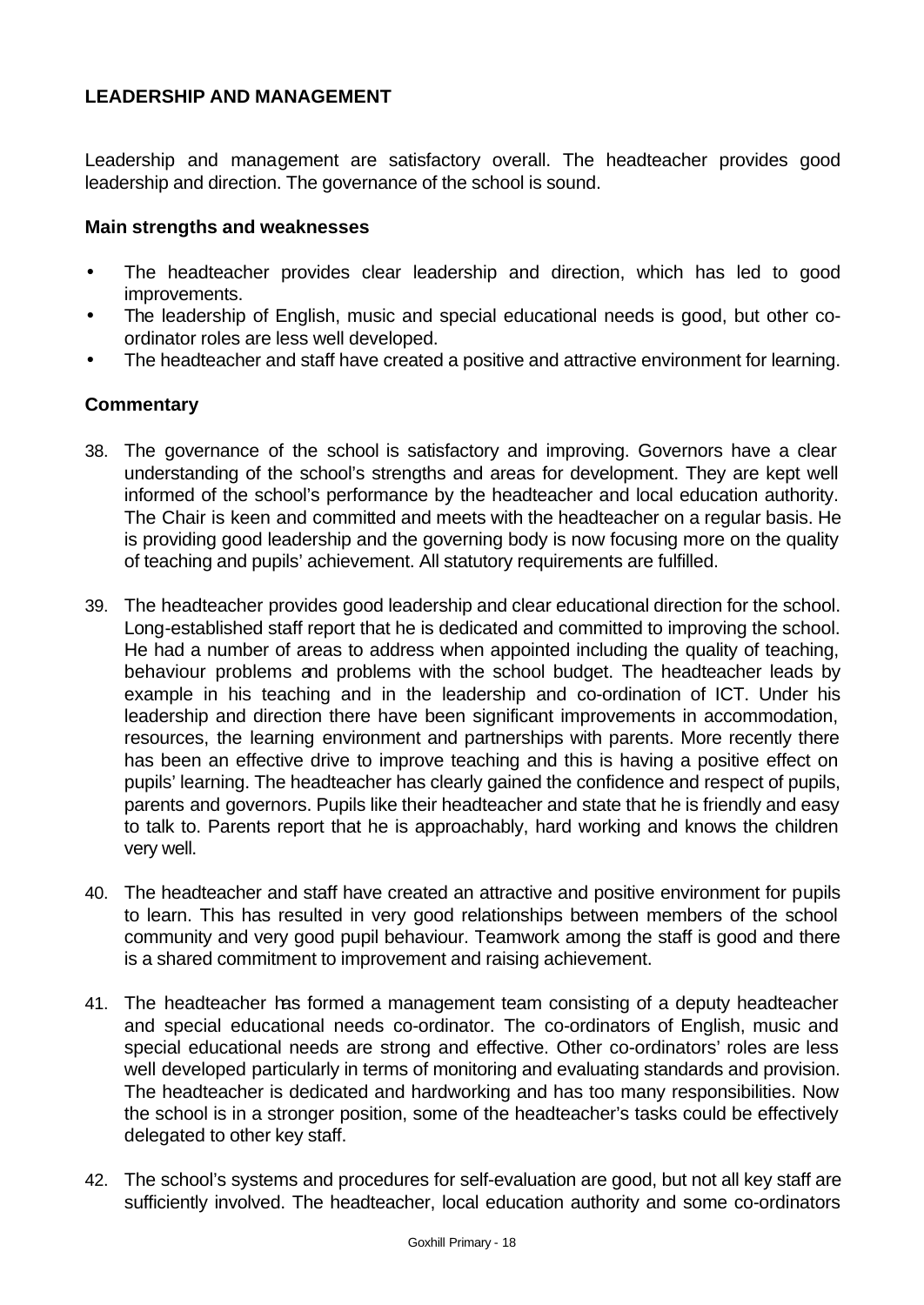have monitored teaching. This monitoring with recent 'in-house' training on teaching has resulted in teaching improving from unsatisfactory to good. The recent improvements in teaching have led to good learning in lessons and form a good foundation to raise pupils' achievement further. National Curriculum test results and other performance data are analysed well with the local education authority. However, core subject co-ordinators are not sufficiently well involved in this process. As a result, they are not sufficiently well informed about patterns and trends in pupils' attainment and achievement.

43. The school had some financial difficulties a few years ago, which resulted is some staff redundancies and a delay in the appointment of a deputy headteacher. The headteacher and governing body have successfully stabilised the school's finances. Financial management is good. Financial planning supports the school's priorities for improvement and the principles of best value are applied well. For example, effective tender selection and effective renegotiation over the building programme enabled the school to gain an additional teaching area with little additional cost. The school has been successful in the selection and purchase of high quality equipment for the new computer suite. A part-time technician helps to maintain the system so teachers can focus on teaching and learning. The higher than usual carry forward from the previous year was funds allocated for new building work and for equipping the new computer suite.

#### *Financial information for the year April 2003 March 2004*

| Income and expenditure $(E)$ |         |  | Balances (£)                     |
|------------------------------|---------|--|----------------------------------|
| Total income                 | 547,059 |  | Balance from previous year       |
| Total expenditure            | 603,809 |  | Balance carried forward to the i |
| Expenditure per pupil        | 2,614   |  |                                  |

| Income and expenditure $(E)$ |         | Balances (£)                          |        |
|------------------------------|---------|---------------------------------------|--------|
| Total income                 | 547.059 | Balance from previous year<br>101,652 |        |
| Total expenditure            | 603.809 | Balance carried forward to the next   | 44.902 |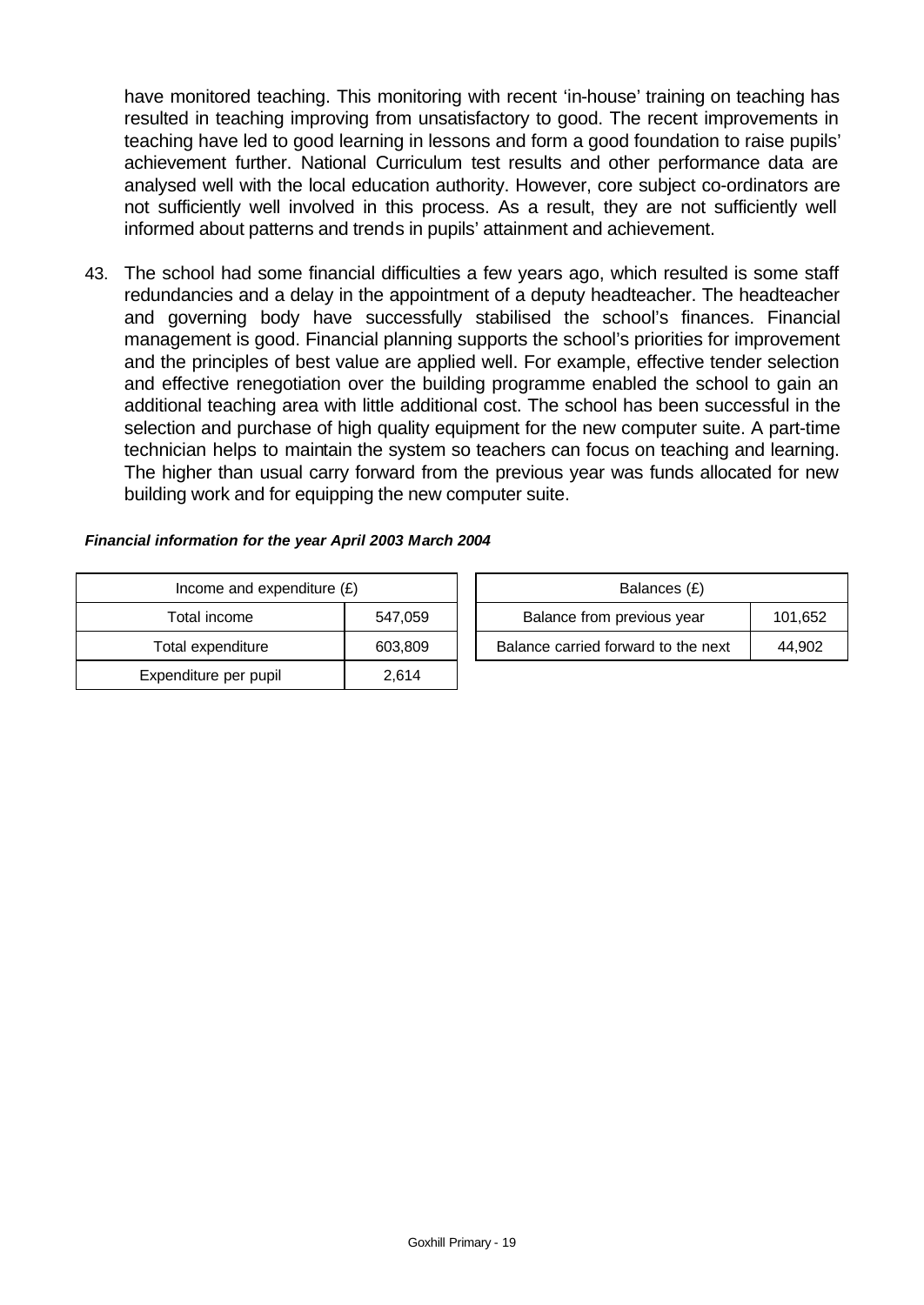# **PART C: THE QUALITY OF EDUCATION IN AREAS OF LEARNING AND SUBJECTS**

## **AREAS OF LEARNING IN THE FOUNDATION STAGE**

- 44. Overall, provision for children in the Foundation Stage is satisfactory. It is good in the nursery where the quality of teaching is better. This is an improvement since the last inspection when much of the provision was unsatisfactory.
- 45. The nursery class comprises 20 children who attend on a full-time basis and 18 children who are part-time. There are 30 children of reception age. Since the time of the previous inspection, accommodation and resources for the Foundation Stage have been greatly improved. A new purpose-built nursery and major alterations to the existing building and the outdoor area ensure that all children are now provided with a spacious, bright and stimulating environment where they engage happily in a variety of purposeful activities, which enhance learning.
- 46. The good ratio of teaching assistants in the nursery class makes a valuable contribution to children's progress. They are very experienced and hard working and work closely with the teacher to provide all children with a wide variety of exciting experiences, which cover all the areas of learning. Reception staff also enjoy good relationships with children, but the content of the curriculum offered to these pupils when they do not work alongside nursery children is often unexciting.
- 47. Children's attainment on entry to the nursery is broadly average.
- 48. The quality of teaching and learning is satisfactory overall. It is good in the nursery and satisfactory in reception. Current procedures to assess the attainment of individual children are thorough in the nursery, and good use is made of these findings to plan for the next stage in learning. These contribute well to the good achievement children make. In reception, assessment procedures lack a clear focus and day-to-day plans do not identify the skills different groups of children are to develop. As a result, tasks are not always well suited to children's different attainment.
- 49. Leadership and management of the Foundation Stage are satisfactory. There are very good links with the local pre-school playgroup, which are enhanced by their weekly visits to the nursery where they become familiar with class routines and form good relationships with adults and pupils. Parents are very appreciative of the school's induction arrangements and home visits made by teaching staff are well established and assist children to settle happily into school. Good links within the school ensure that children transfer confidently into the reception class.

## **PERSONAL, SOCIAL AND EMOTIONAL DEVELOPMENT**

Provision in personal, social and emotional development is good.

### **Main strengths and weaknesses**

• Teaching and learning are good and children achieve well.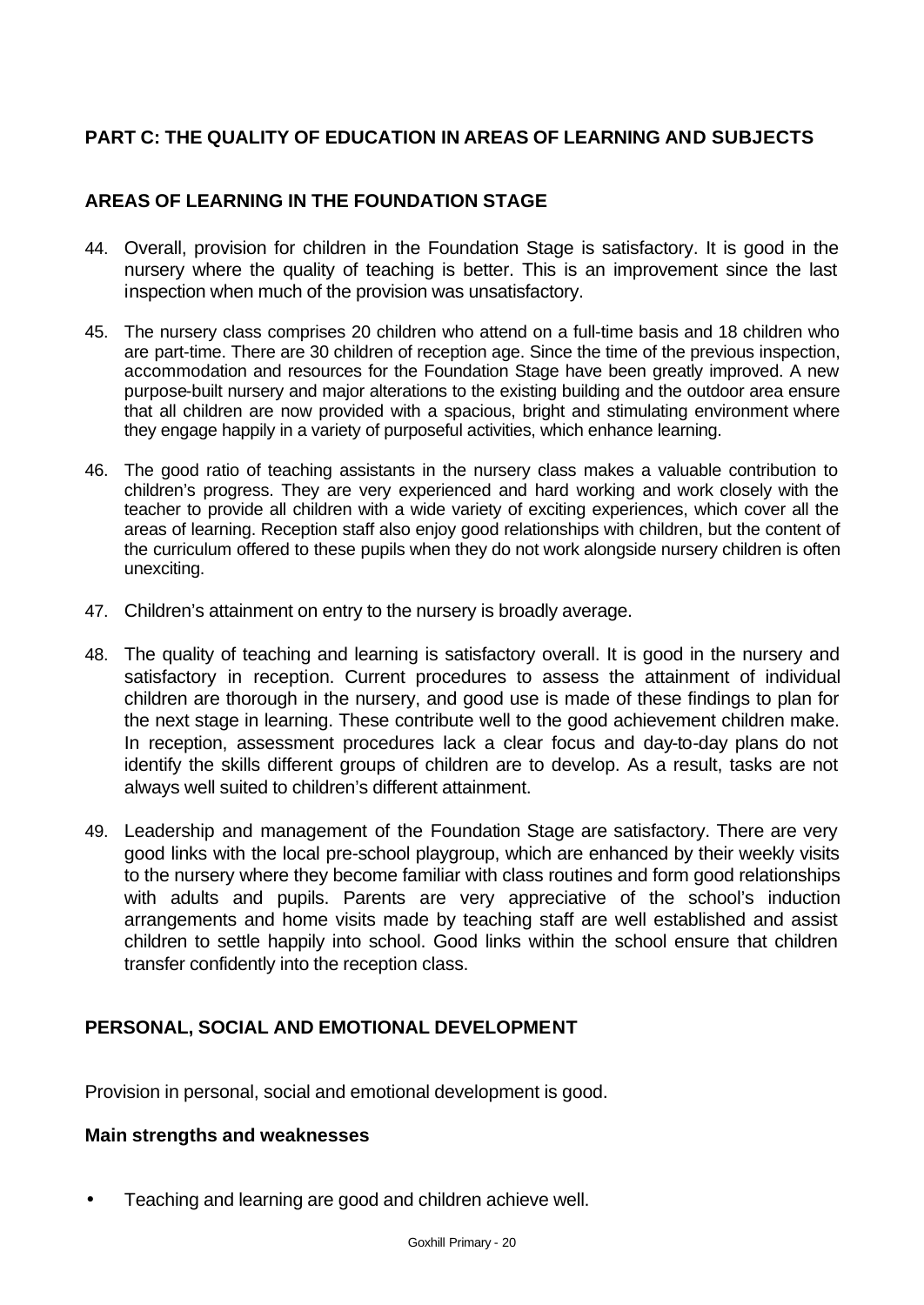- Staff, parents and children enjoy good relationships.
- Reception children have too few opportunities to develop independent skills.

### **Commentary**

50. The quality of teaching and learning is consistently good in both nursery and reception. All adults ensure that children settle well when they enter nursery and when they move into reception. Daily routines are well established and consistently applied so that children know exactly what is expected of them. Staff enjoy good relationships with parents who know their children are well cared for. Children are eager to learn and relate well to one another. In reception classes children have too few opportunities to work in small groups or to use their initiative and thus develop independent skills.

### **COMMUNICATION, LANGUAGE AND LITERACY**

Provision in communication, language and literacy is satisfactory.

#### **Main strengths and weaknesses**

- Adults emphasise speaking and listening skills well in the nursery.
- Pace of learning slows in reception.
- Children's handwriting is well developed.

#### **Commentary**

51. In the nursery teaching and learning are good and children achieve well. All adults constantly emphasis new vocabulary and question children well giving them time to compose their responses. Most children, including the pre-school visitors, listen keenly to short stories and join in enthusiastically with action rhymes. In the reception class, where teaching and learning are satisfactory, teaching lacks vigour, hence the pace of learning is slower; resources used are less exciting and do not fire children's imaginations so well. Nevertheless, all children display good attitudes to learning. Higher attaining children are confident speakers, read short stories competently and can write a short sentence accurately, while the less able children enjoy looking at stories through pictures and are learning to form letters and recognise initial sounds. Achievement is satisfactory. In both classes, good emphasis is placed on forming letters correctly so that children develop effective handwriting skills. Reading books are regularly sent home and parents contribute well to their children's learning by sharing books with them.

### **MATHEMATICAL DEVELOPMENT**

Provision in mathematical development is satisfactory.

#### **Main strengths and weaknesses**

- There is a good ratio of adults to children.
- A wide variety of learning experiences contribute to children's learning in the nursery.
- Higher attaining children are not provided with sufficient challenge in reception.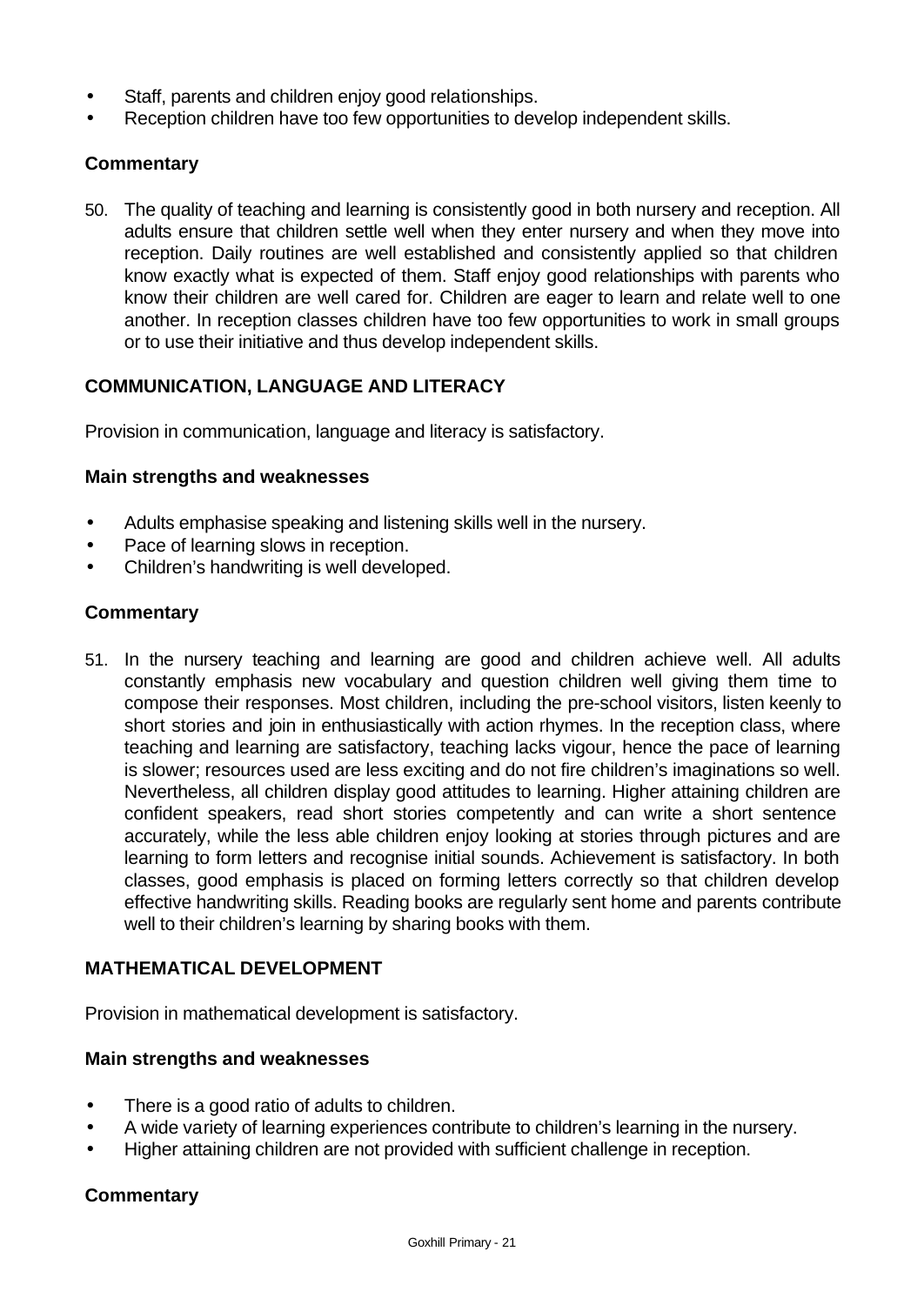52. The good ratio of staff enables children to be taught in small groups across the nursery and reception according to their abilities. In the nursery where adults have high expectations of children and set challenging and interesting tasks for them teaching and learning are good and all children achieve well. Higher attaining children confidently recognise and create simple patterns, while adults emphasise good mathematical language, and interact well with a group of average ability children as they investigate vehicles and sort them according to two given criteria. In reception, where teaching and learning are satisfactory, adults frequently spend too much time directing activities and expectations of the higher attaining children are too low. This limits their progress as they repeat known tasks such as ordering numbers with which they are already competent. Lower attaining children are well supported as they say and use numbers in order in familiar contexts.

# **KNOWLEDGE AND UNDERSTANDING OF THE WORLD**

Provision in knowledge and understanding of the world is satisfactory.

### **Main strengths and weaknesses**

- A wide range of resources supports learning.
- Pace of learning slows in reception.
- Few visits are made to enhance learning.

#### **Commentary**

53. There are many well-planned activities for all children to develop their knowledge and understanding of the world in the nursery where teaching and learning are good and children achieve well. Good questioning by all adults enables children to use their observational skills well as they examine and explore features of emergency vehicles and develop an understanding of how we should react in times of danger. Higher attaining children are confident to describe simple features effectively, as they compare the different landing areas needed by a helicopter and an aeroplane, while less able children know the purpose of ladders on fire engines. In reception classes where teaching and learning are satisfactory the pace of learning is slower because there is less challenge provided. Achievement is satisfactory as children identify which types of vehicles would be most suitable to reach different destinations.

### **PHYSICAL DEVELOPMENT**

Provision in physical development is satisfactory.

#### **Main strengths and weaknesses**

• Outdoor and indoor provision has improved greatly.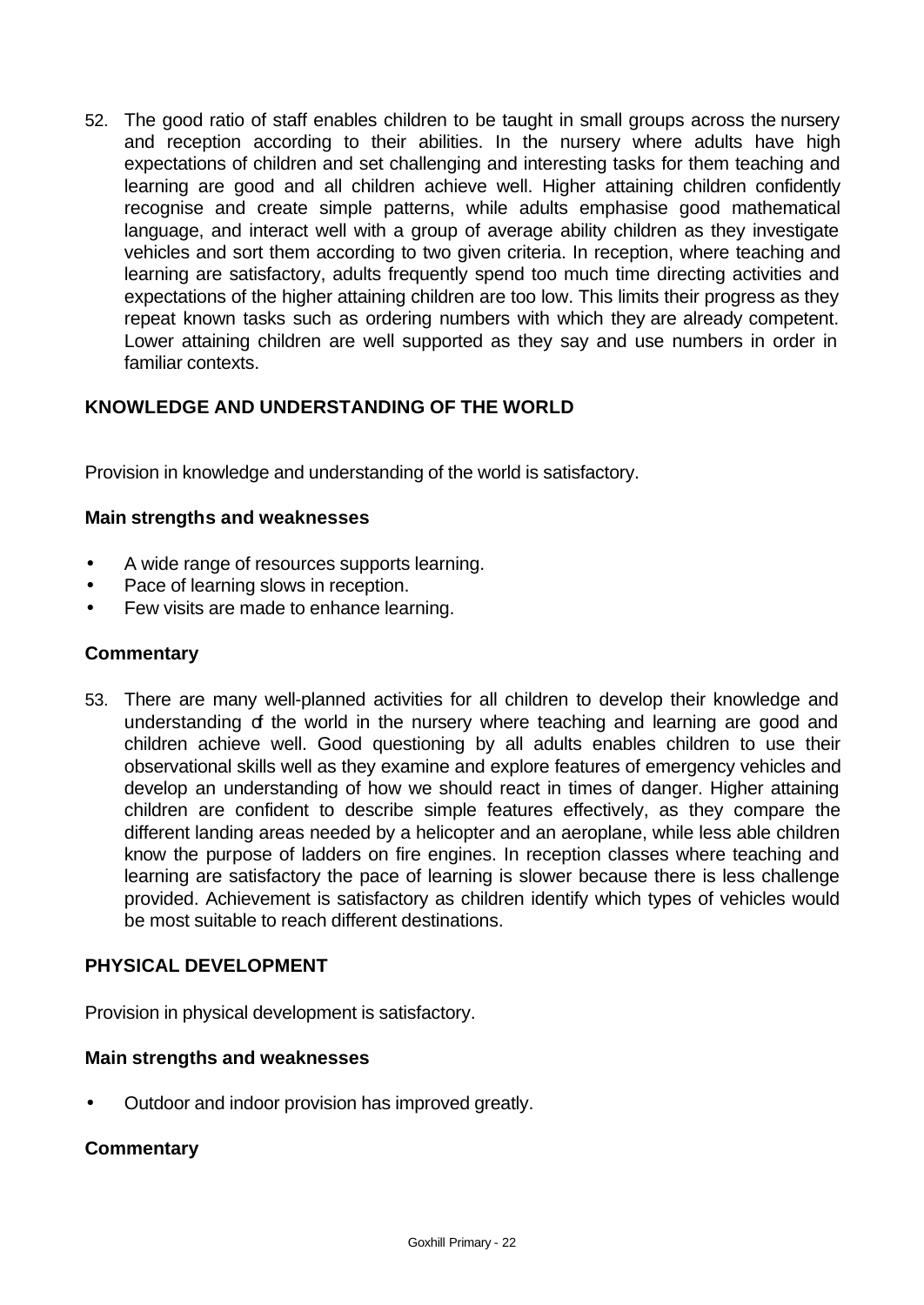- 54. The outdoor area now provides all children with good opportunities to develop their physical skills. It is readily accessible, spacious and includes a soft area where children develop climbing skills safely. The new storage garage enables all items to be securely stored when not in use. There is no outdoor cover to protect children from the heat of the sun or inclement weather.
- 55. Teaching and learning are good in the nursery and children achieve well. They show increasing control when operating equipment by means of pushing and pulling in the enclosed outdoor area. They are confident to engage in working with malleable materials as they demonstrate and name actions of rolling, and shaping as they create rectangles, squares and circles to make a fire engine. Teaching and learning are satisfactory in reception where all children are keen to demonstrate their ability to balance and pass under, over and through apparatus. They take turns well in team games in preparation for sports day. Achievement is satisfactory.

# **CREATIVE DEVELOPMENT**

Provision in creative development is satisfactory.

### **Main strengths and weaknesses**

- Teachers plan very thoroughly for a wealth of creative activities.
- Opportunities for children to develop creatively are limited in reception.

#### **Commentary**

56. In the nursery teaching and learning are good and children achieve well. Teachers use role play to promote speaking and listening skills and mathematical understanding very effectively. Children sing rhymes about counting and ordering and enact stories alongside adults who develop their language well. Staff encourage children to select and use appropriate materials and containers to make emergency vehicles and then to decorate them according to the model of their choice. Children are very proud of their achievements and adults praise them appropriately. Reception children are given fewer opportunities to exercise choice in their learning, or to describe their feelings. They are confident to explore and investigate and use their imagination to make sound effects for the noises encountered in the 'Bear Hunt'. In these lessons teaching and learning are satisfactory as is the achievement of the children.

## **SUBJECTS IN KEY STAGES 1 and 2**

### **ENGLISH**

Provision for English is **good**.

#### **Main strengths and weaknesses**

- Standards are above average by the end of Year 6.
- Teaching and learning are good, resulting in good achievement within lessons, although achievement throughout the present school year is satisfactory overall.
- The co-ordinator provides good leadership and management for the subject.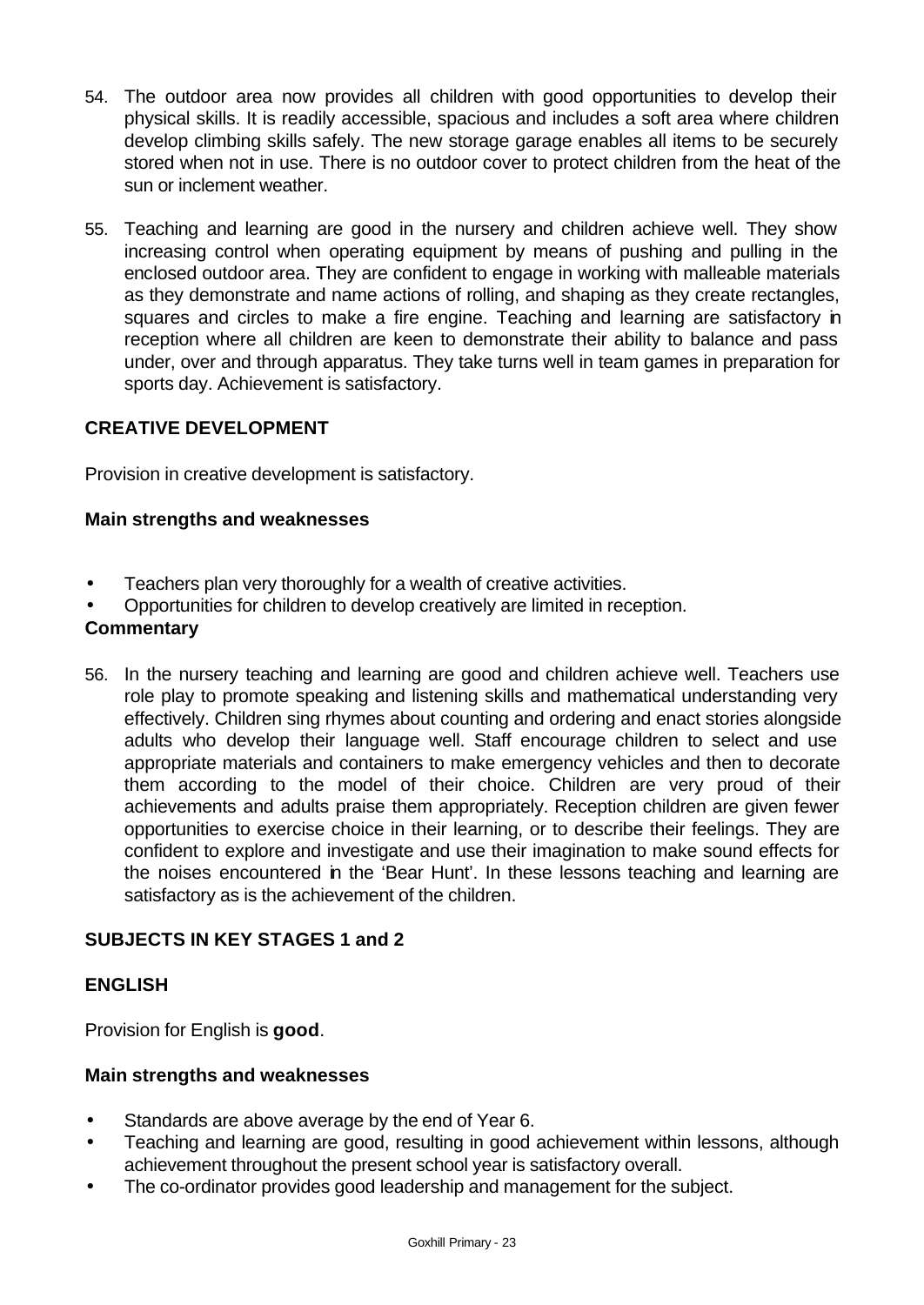- 57. Standards by the end of Year 2 are broadly average and, by the end of Year 6, they are above average. The study of pupils' work and the analysis of assessment and tracking data indicate that pupils have achieved satisfactorily from their prior attainment. There has been good improvement since the previous inspection.
- 58. The National Literacy Strategy has been implemented well. Recent improvements to provision include setting in Years 5 and 6 and the addition of an extra daily session in each class to focus on guided reading and writing, providing good coverage and depth. These arrangements are beginning to have a positive impact upon standards. In addition, teachers are beginning to include specific planning for speaking and listening within lessons, which is raising the profile of this area, although it is too early to ascertain the impact of this improvement upon standards in English.
- 59. Standards in speaking and listening are average overall throughout the school. Within the supportive atmosphere found in classrooms, teachers encourage pupils to share their ideas and thoughts. Younger pupils are able to re-enact a short section from the focus story, offering short phrases that show they understand what their character might be saying or thinking. Older pupils retell the story of 'Goldilocks and the Three Bears' from the point of view of Baby Bear or Goldilocks, showing their appreciation of different points of view.
- 60. Standards in reading are average by Year 2 and above average by Year 6. Year 2 pupils join in as the teacher reads the text during literacy lessons. They read as a group or individually from appropriate books in guided reading sessions. The majority of pupils read appropriate writing accurately, showing an understanding of rhyming words and expressing opinions about the major characters and ideas. By Year 6, pupils read most types of writing reasonably accurately and with good understanding. When faced with an unknown word, pupils make good use of a range of cues to work out its meaning. They are able to demonstrate their understanding of the nuances within different texts by selecting key points and identifying particular characters or events crucial to the plot. They make good use of the library and Internet when researching a given subject and are able to offer opinions about the relative strengths and weaknesses of each method.
- 61. Standards in writing are average by Year 2 and above average by Year 6. Year 2 pupils are able to develop the idea of rhyming words and phrases and introduce their own 'made up' words to add humour. Year 6 pupils identify examples of explanatory text, in order to make use of them within their own writing. They organise their work appropriately, using a range of ideas and vocabulary to suit the situation. Most pupils spell words correctly, or are reasonably accurate. However, throughout the school, the quality of pupils' presentation varies.
- 62. The quality of teaching and learning is good. Teachers plan well to ensure that all pupils are included in activities appropriate to their needs. Good links are made with other subjects, for example, when a group of Year 6 pupils designed a multimedia presentation to demonstrate how possessive apostrophes work, or used skills learned in citizenship lessons to describe how different people felt when living in South Africa under the apartheid regime. The effective partnership between teachers and support staff helps to ensure the inclusive atmosphere in lessons, where pupils are appropriately challenged and supported.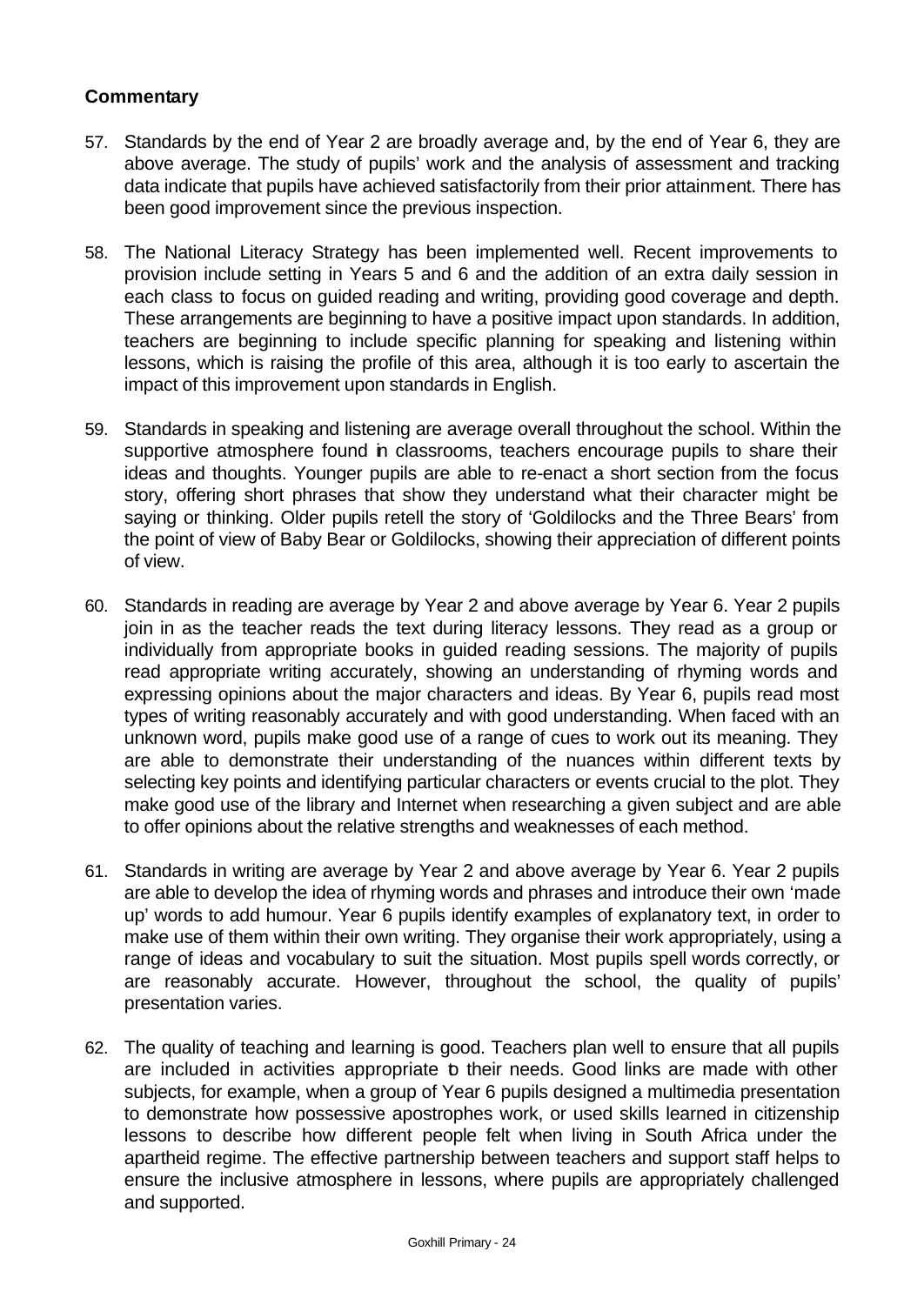63. Good leadership and management are provided by an enthusiastic co-ordinator, who is a very good teaching model for his colleagues. Since his appointment, just over one year ago, he has made considerable improvements to the provision of resources, extended the time allocated to English to allow for additional sessions of guided reading and writing, and has raised the profile of speaking and listening to ensure that teachers now include this area in their planning. However, the co-ordinator is not sufficiently involved in the analysis of performance data and is not sufficiently informed about patterns and trends in pupils' standards and achievement. The library provision has improved and is well placed within the ICT suite to allow for variable types of research to take place together. As these improvements are relatively recent, they are yet to have a significant impact on achievement.

### **Language and literacy across the curriculum**

64. The use of literacy skills across the curriculum is good. There are good opportunities for pupils to develop their speaking and listening skills in personal, social and health education lessons, and in subjects such as physical education and history. Also, classrooms have specific vocabulary displayed within displays covering other subjects such as mathematics, science, history and geography. Writing skills are used across the curriculum by all classes to help pupils write for a variety of purposes and audiences.

### **MATHEMATICS**

Provision in mathematics is **satisfactory.**

### **Main strengths and weaknesses**

- Teaching and learning have improved and are good overall.
- Presentation and marking are inconsistent.

- 65. In Years 2 and 6, standards are average and pupils' achievement is satisfactory. Most of the teaching seen during the inspection was good. However, the study of pupils' work and the school's assessment and tracking data indicate that pupils' achievement has been satisfactory rather than good. Improvements in teaching have not yet had a full effect on pupils' achievement. Standards and achievement in mathematics are similar to those reported during the last inspection.
- 66. The quality of teaching and learning is good overall and ranges from satisfactory to very good. There has been much emphasis recently on identifying clear learning objectives and matching tasks to pupils' needs and this drive has led to more effective teaching. Lessons are generally well planned and structured. Clear learning objectives are identified and effectively shared with the class. In the lessons seen, tasks were well matched to pupils' different attainment and needs. This helps to ensure that all pupils, including higher attainers and those with special educational needs, are suitably challenged and make good gains in their learning. The school has recently placed more emphasis on providing problem solving and investigative work in mathematics. For example, in a good Years 5 and 6 lessons, pupils used appropriate strategies for solving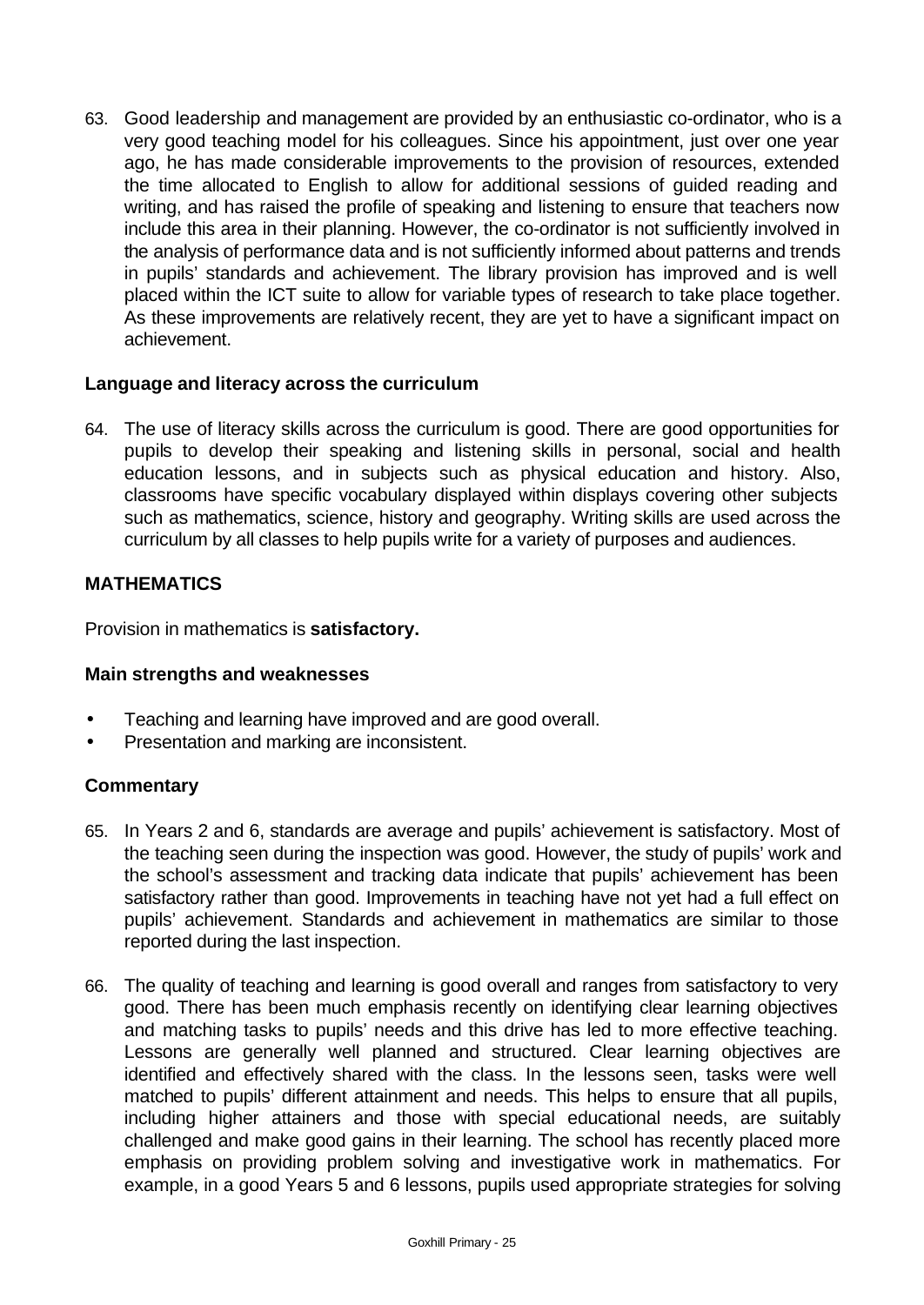problems involving the perimeters of shapes and quantities. Higher attaining pupils found the perimeter of complex shapes by applying previous knowledge.

- 67. In some classes there is an overuse of worksheets, which can restrict pupils' skills in organising and presenting their own work. There is no clear policy or expectation on how pupils are expected to present their work. As a result, the presentation of work of some pupils is barely satisfactory. The school has an effective system for assessing and tracking pupils' attainment. Assessment is now used well to inform future planning and teaching. The marking of pupils' work is not consistent across the school. In particular there are insufficient comments to guide improvement.
- 68. The leadership and management are sound. The co-ordinator of mathematics teaches in the nursery and does not have a sufficient overview about standards and provision across the school. Planning is checked and samples of pupils' work are studied to monitor standards and provision. However, the co-ordinator has not had sufficient opportunities to observe and support teaching. Overall, the school has made good improvements since the last inspection.

### **Mathematics across the curriculum**

69. Pupils' application and development of numeracy skills in other subjects is satisfactory. In Year 2 in science, higher attaining pupils produce bar graphs to show how far toy cars travel on different surfaces. In Year 6, pupils measure and record time and temperature accurately in dissolving experiments. They produce a line graph to show the daylight hours in Hull during the year. Opportunities in other subjects are less evident.

### **SCIENCE**

Provision in science is **satisfactory.**

#### **Main strengths and weaknesses**

- Teaching and learning has improved and is now good.
- Tasks are not always well matched to pupils' attainment.

- 70. Standards are broadly average in Years 2 and 6. Most pupils have achieved satisfactorily. Although the teaching seen was mostly good, the study of pupils' work and assessment data indicates that achievement has been satisfactory rather than good. Standards are similar to those reported during the last inspection.
- 71. In a good Year 1 lesson, pupils were given good opportunities to explore a range of toys and identify whether they needed pushes or pulls to work. They recorded results clearly. Higher attaining pupils identified that some toys needed both pushes and pulls to move. They also recognised that there were different ways of recording their results. The study of pupils' work shows that most pupils in Year 2 show a clear knowledge of the life cycles of a dandelion, frog and butterfly. Most pupils use electrical components such as a battery and wires to make a bulb light. Pupils also identify when mains electricity can be dangerous. Higher attaining pupils produce clearly labelled drawings of circuits they have made.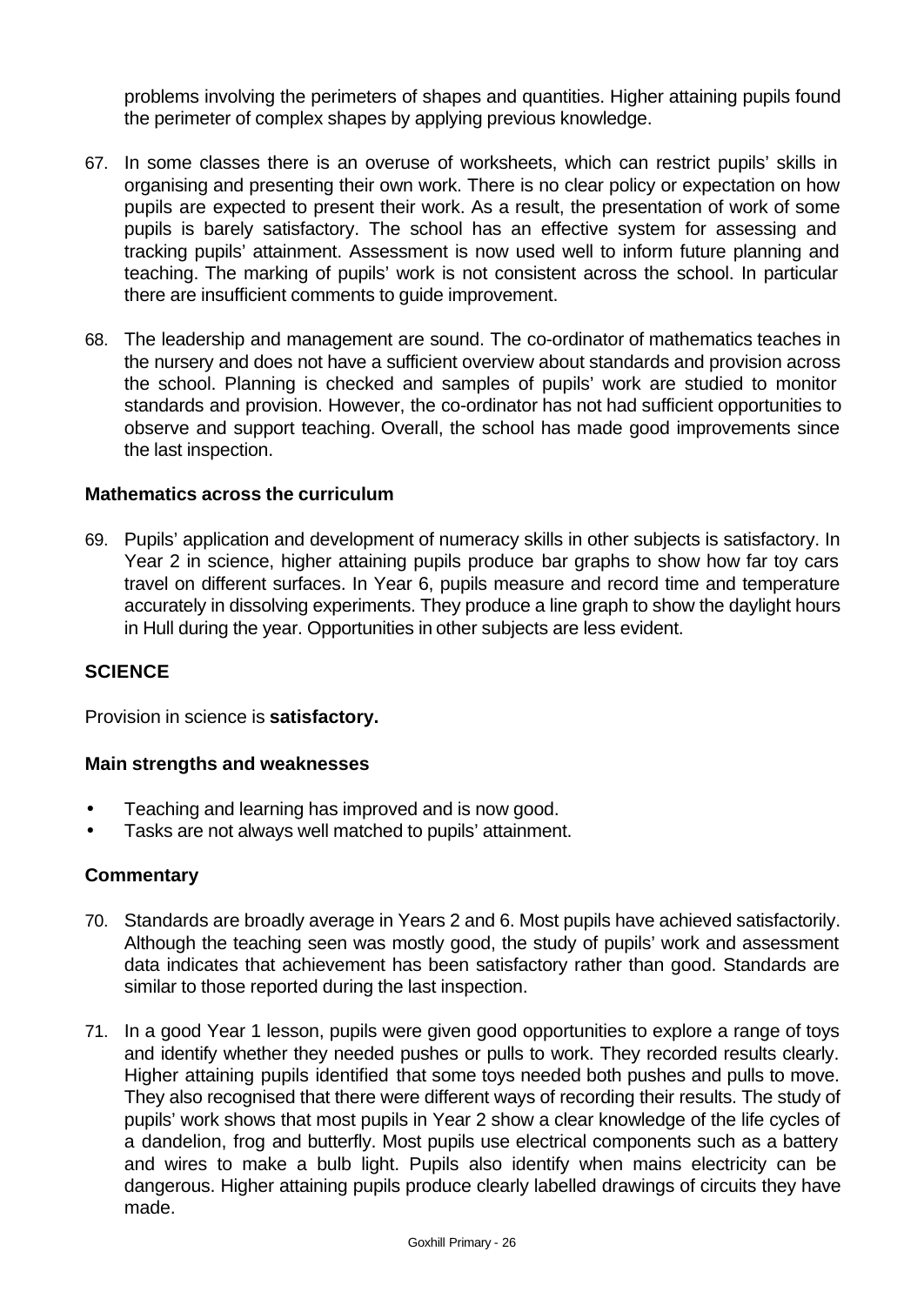- 72. The quality of teaching and learning is good and there have been recent improvements. In particular there has been more emphasis on practical investigative work particularly in Years 3 to 6. For example, in a good Year 6 lesson, pupils applied their knowledge of evaporation and condensation in order to turn seawater into drinking water. Most pupils selected appropriate equipment to solve the problem, but lower attainers needed support. Higher attainers explained clearly to the class, using correct vocabulary, how to solve the problem. Lessons are generally well planed and clear learning objectives are identified and effectively shared with the class. The study of pupils' past work indicates that all pupils in the class often pursue the same task and, as a result, not all pupils are suitably challenged as work is not sufficiently well matched to pupils' different attainment and needs. The marking of pupils' work is inconsistent. In some cases marking is not sufficiently diagnostic or developmental. There are few comments as to why a piece of work is good and little guidance to help pupils improve.
- 73. The co-ordinator is recent to the post and the leadership and management of science are sound. There are plans to increase the co-ordinator's role particularly in terms of monitoring and evaluating standards and provision.

## **INFORMATION AND COMMUNICATION TECHNOLOGY**

Provision in information and communication technology (ICT) is **very good.**

### **Main strengths and weaknesses**

- Pupils achieve well and standards are above average by Years 2 and 6.
- Teaching and learning are good with very good examples.
- Leadership and management are very good.
- Improvements since the last inspection are very good.
- ICT is used well to support other subjects.

- 74. By the end of Years 2 and 6, standards are above average and most pupils, including higher attainers and those with special educational needs, are achieving well. This is because they receive good teaching in and have good access to high quality facilities. This represents very good improvements since the last inspection when standards were below average across the school and pupils' progress was unsatisfactory. ICT is now a strength of the school.
- 75. The quality of teaching is good and frequently very good. The school makes good use of teachers' expertise in the teaching of ICT, but all teachers have benefited from training and this has increased their confidence and expertise. Three teachers with considerable expertise teach most of the classes ICT skills in the computer suite. Lessons are very well planned and prepared. Clear learning objectives are identified and these are effectively shared with the class so pupils are clear about what they are expected to learn. Teachers' enthusiasm and interest inspires and motivates the pupils. The digital projector in the computer suite is used very well to enhance teachers' presentations to the class. Teachers' explanations, instruction and demonstrations are clear and informative. Pupils are keen and enthusiastic about ICT and watch and listen very well. They are given good opportunities to acquire and practise ICT skills.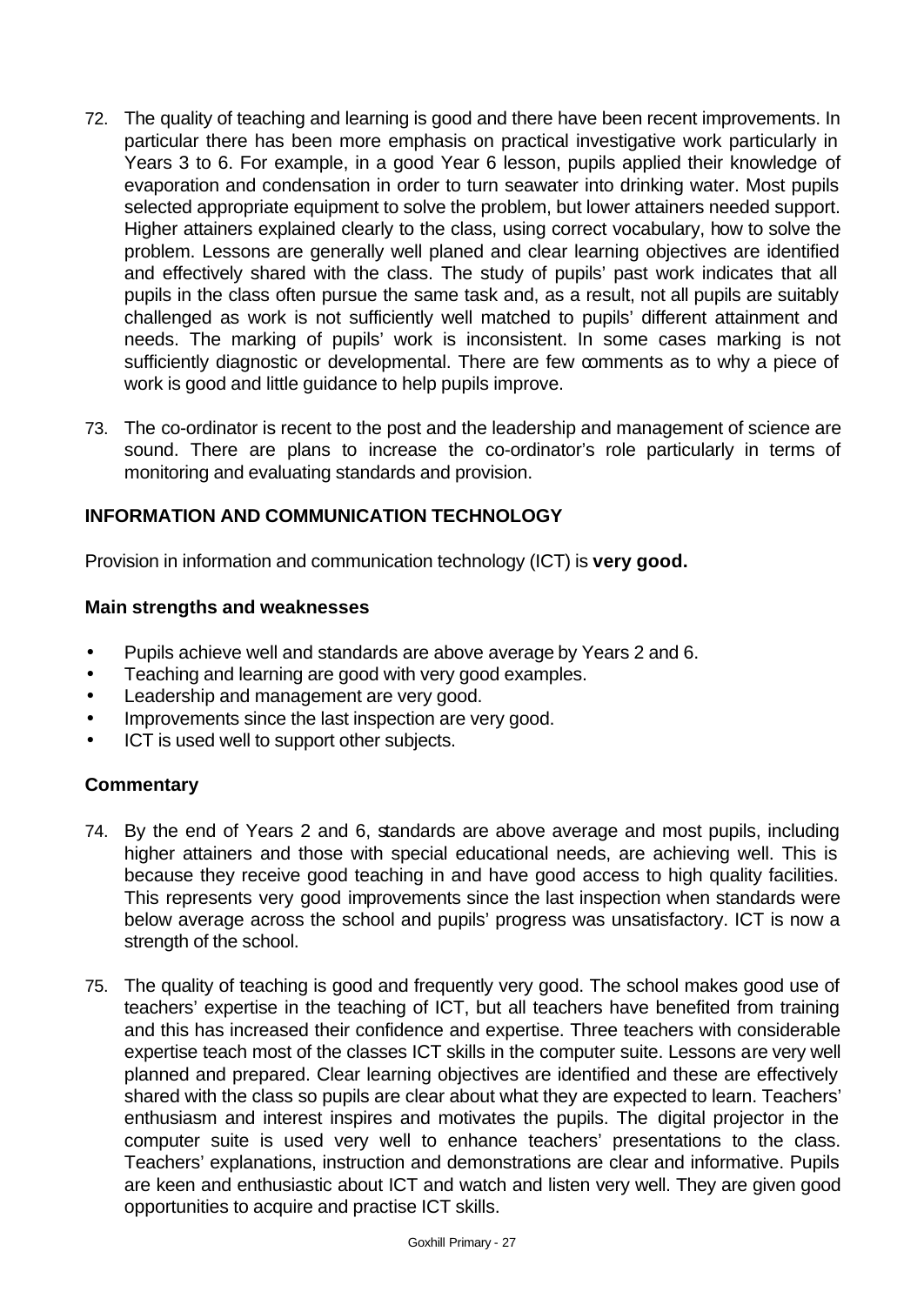- 76. In a very good Year 2 lesson, pupils were acquiring and developing control skills. Using a control program, they wrote and used instructions to control a model boat and avoid a lighthouse. They produce instructions to create a given two-dimensional shape. They made predictions. Higher attaining pupils create instructions for more complex routes and shapes. Pupils in a good Year 4 lesson were effectively combining text with graphics. In a very good Year 6 lesson, pupils created multimedia presentations on topics such as cars, pets and my friends. They successfully imported scanned images or digital photographs to their presentation. They used text editing facilities and effectively linked screens together. Higher attaining pupils added sounds from the Internet or their own voice to their presentation.
- 77. The subject is very well led and managed by the headteacher and this contributes to the good teaching, above average standards and the very good improvements since the last inspection. The planning of the curriculum is good and ensures that all areas of the National Curriculum Programmes of Study are taught. The assessment and tracking of pupils' attainment and progress is developing well. The school has recently established a well-furnished ICT suite with 20 computers and a digital projector to enhance teacher presentations. There are 22 other computers distributed in the classrooms. All computers are networked and have Internet access.

## **Information and communication technology across the curriculum**

78. The use of ICT to support teaching and learning in other subjects is a priority for development and the school is making good progress in this area. Pupils in Year 2 use CD-ROMs and the hternet well to find out information about animals. In mathematics, most teachers use the National Numeracy Strategy software well to support teaching and learning in mathematics. In Year 6, effective word-processing contributes to pupils' welldeveloped writing skills of drafting and editing. Overall, ICT is used well across the curriculum.

### **HUMANITIES**

Geography and history were sampled. Religious education was inspected in full.

### **Geography**

79. Two lessons were seen in geography and pupils' work was examined. On the evidence available, standards are average by Years 2 and 6. The teaching and learning seen were satisfactory. This indicates satisfactory improvement since the previous inspection. Year 2 pupils build on the good map work started in Year 1, to compare life in Goxhill and Tocuaro, in Mexico. They identify similarities and differences in geographical features and find both places on a simple world map. Year 4 pupils are beginning to appreciate the importance of different environments and how they might be improved. Year 6 pupils show their understanding of contrasting localities, exploring living and working conditions in St. Lucia and comparing these with those in and around Goxhill. They employ primary and secondary sources of evidence when describing their investigations. The majority of this work is on printed worksheets, the content of which does not offer challenge to higher attaining pupils. The quality of handwriting and presentation is very variable and often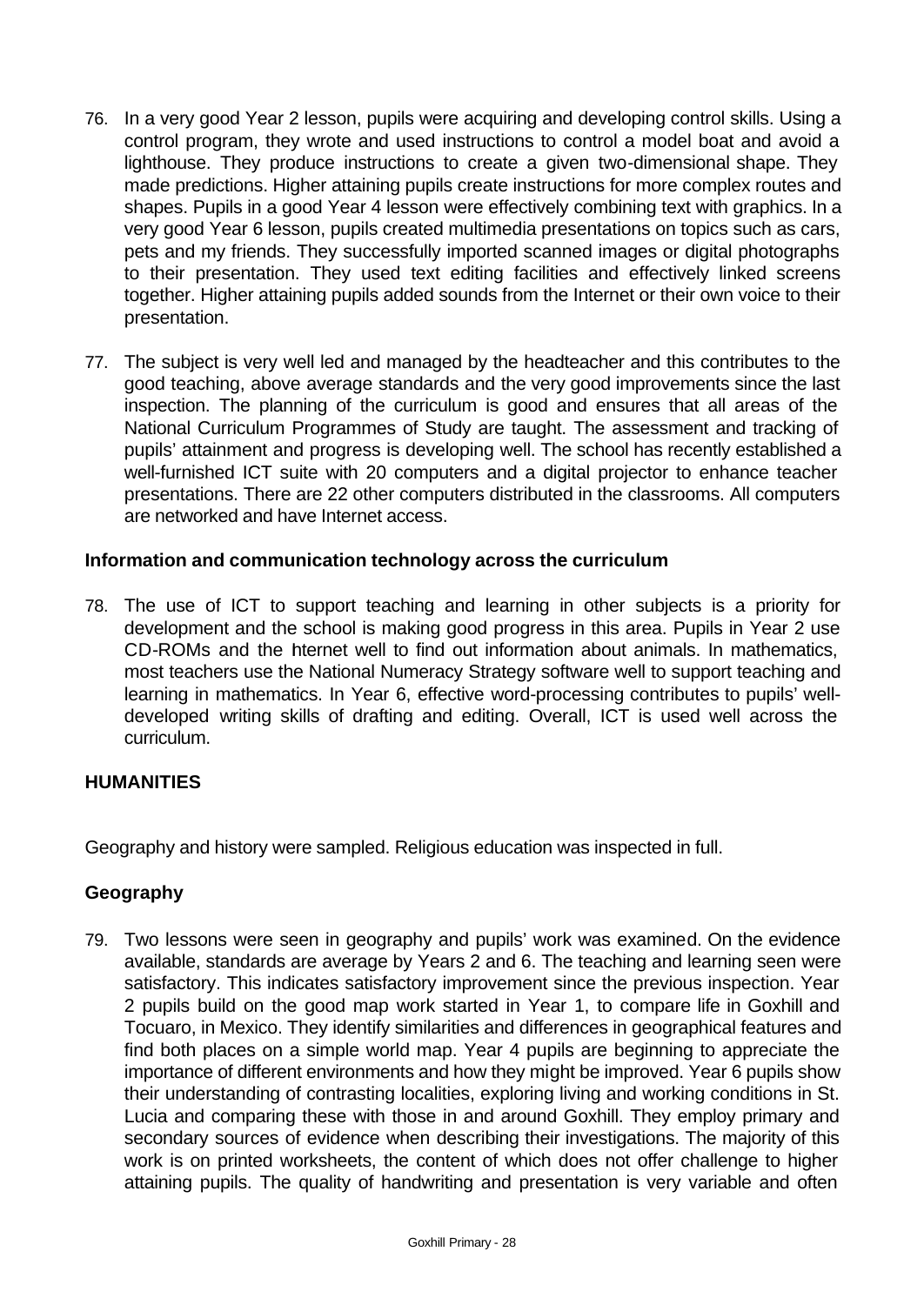lacks evident pride in the work. Teachers' marking is minimal and lacks comments that would help the pupils to improve their work.

## **History**

80. On the evidence available, standards are average by Years 2 and 6. This indicates good improvement since the previous inspection, when standards were below average by Year 6 and teaching was unsatisfactory. Pupils in Year 2 make good use of writing skills when describing the Great Fire of London or the history of Goxhill Memorial Hall. They complete timelines and describe the lives of Florence Nightingale and Mary Seacole. Year 3 pupils ask sensible questions of two visitors who had lived in the locality during the Second World War, showing that they are building up perceptions of life in that time. Pupils in Year 5 compare world maps from three different areas and most are able to identify how knowledge of countries and continents has developed since Tudor times. Year 6 pupils demonstrate their understanding of life in Ancient Greece, such as the amphitheatre, battles, food and clothing, and religion. The majority of work is on printed worksheets; the content often does not offer sufficient challenge to higher attaining pupils. The quality of handwriting and presentation varies and can lack pride in the work. Teachers' marking is minimal and lacks comments that would help the pupils to improve.

## **RELIGIOUS EDUCATION**

Provision in religious education (RE) is **satisfactory.**

### **Main strengths and weaknesses**

- Visitors enhance the religious education curriculum.
- Resources have improved.

### **Commentary**

- 81. As at the time of the previous inspection, standards in RE are in line with expectations for pupils at the end of Years 2 and 6, in accordance with the locally agreed syllabus. Achievement is satisfactory.
- 82. Teaching and learning are satisfactory. Pupils in all classes gain a satisfactory understanding of the significance of traditions observed by Christians and by members of other major faiths. The minister from the local church is a frequent visitor to the school and this widens pupils' appreciation of the importance of the church in our lives. Year 2 pupils are given good opportunities to consider 'special places' and listen carefully to the story of how when Jesus' parents could not find Him He was eventually located in the temple - His 'special' place'. Evidence from displays and from discussions with older pupils shows that they have a satisfactory understanding of Judaism and know how their faith may be expressed through art.
- 83. Leadership and management of religious education are satisfactory and the level of resources to teach the subject has improved since the time of the last inspection and is now satisfactory.

## **CREATIVE, AESTHETIC, PRACTICAL AND PHYSICAL SUBJECTS**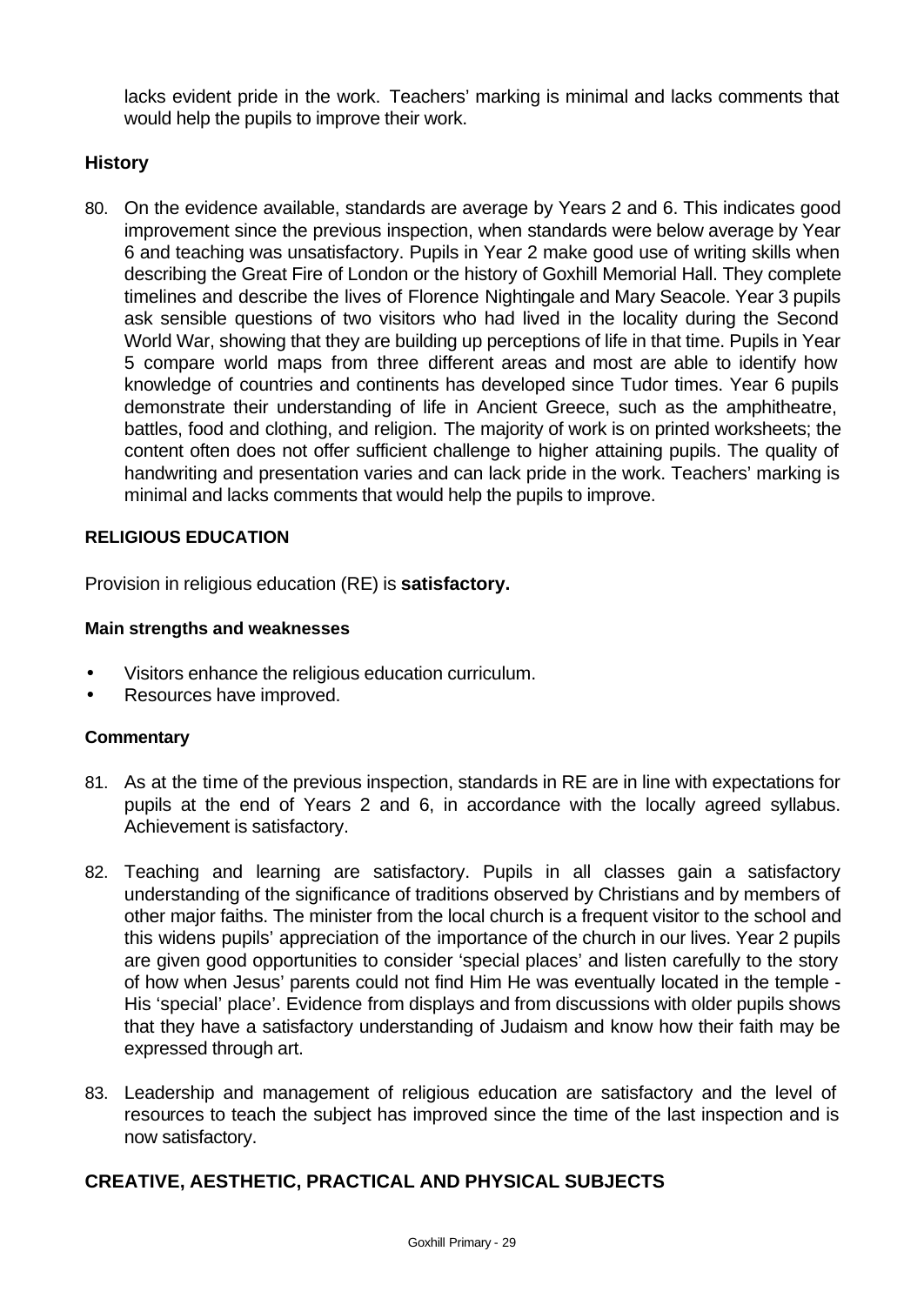Music was inspected in full and is reported on below. Art and design, and design and technology were sampled. Physical education was not inspected.

## **Art and design**

84. Work on display and discussions with pupils show that they have suitable opportunities to use a range of media and materials. Standards are broadly average across the school. In the one lesson observed where teaching and learning were good, pupils in Year 2 achieved well and enjoyed the lesson. This was because the teacher had good subject knowledge and shared her enthusiasm with the pupils. The learning intention was clearly explained so that pupils understood what they were to do. They examined a variety of shells and used this knowledge well to record their observations of line and shape in impressive pencil drawings. They progressed to choosing appropriate shades to paint the shells. At the end of the lesson, pupils evaluated their work and checked that the learning objectives had been met. Leadership and management are now satisfactory. Monitoring of the subject has improved. The co-ordinator has responsibility for displays throughout the school. Overall, these are well mounted and show progression in children's learning and good links to geography, history, literacy, ICT and religious education.

## **Design and technology**

85. Discussions with pupils and an analysis of work show that pupils experience a suitably wide range of materials. Since the previous inspection appropriate time has been allocated for the teaching of the subject and the level of resources has been raised to an appropriate level. The subject now receives appropriate coverage. The subject leader arranges visits, such as those to the local park, after which pupils in Year 1 design and make models of park equipment out of construction kits. Satisfactory links are made to literacy as pupils in Year 6 make animal masks and write accompanying play scripts.

### **MUSIC**

Provision in music is **good.**

### **Main strengths and weaknesses**

- Pupils achieve well and attain above average standards by Year 6.
- Teaching and learning are frequently very good.
- The co-ordinator's musical expertise is used well.

- 86. Standards are average by Year 2, but are above average by Year 6. Across the school, pupils are achieving well because of good teaching and learning. Standards and provision were not reported on during the last inspection.
- 87. In a Year 2 lesson pupils made very good gains in their learning due to very good teaching. The brisk pace to the lesson and the excellent teamwork and enthusiasm of the teacher and assistant ensured that all pupils were highly motivated to learn. An element of competition whereby pupils took the part of 'the sun' or 'the wind' added excitement to the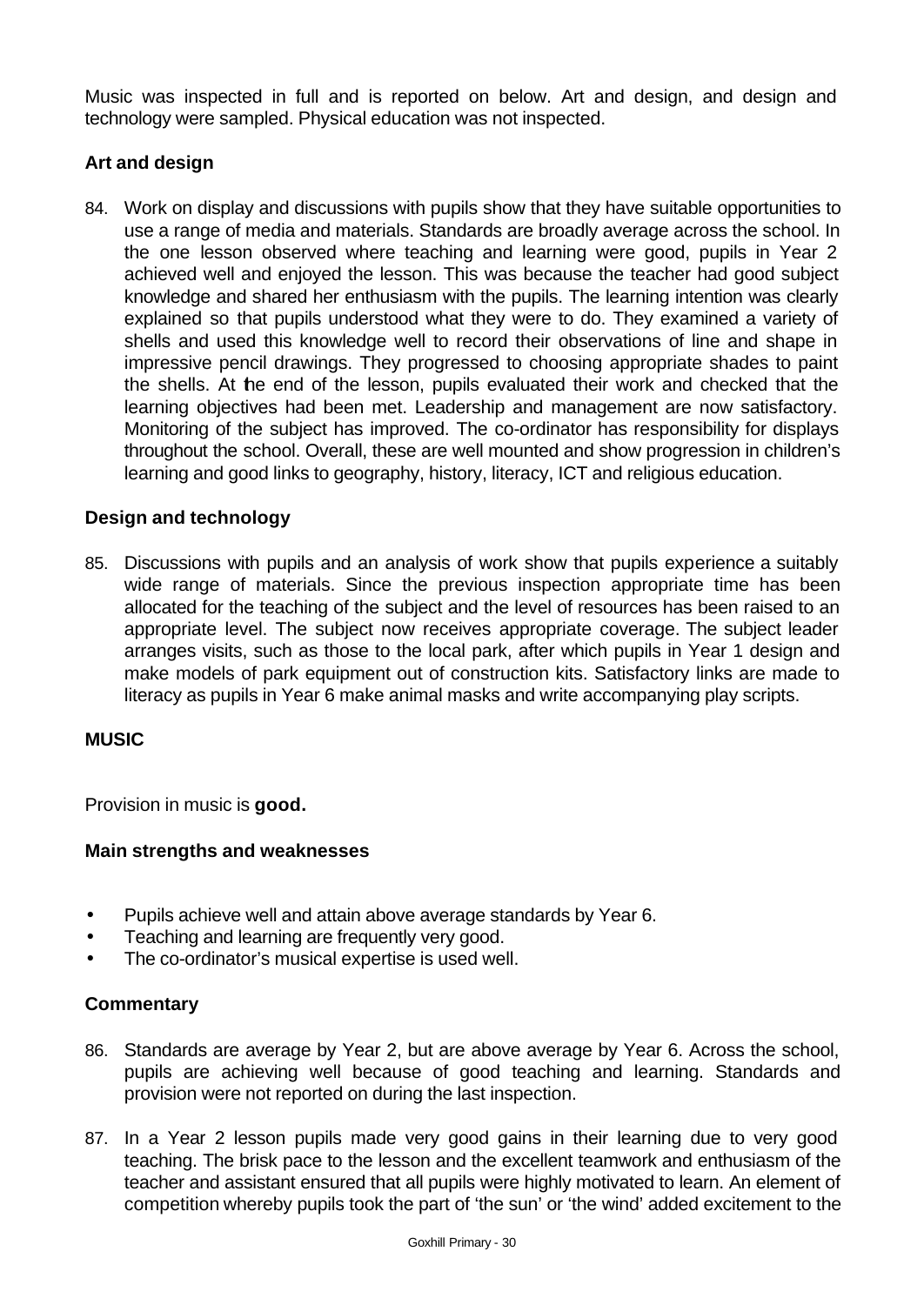lesson and they rose very well to the challenge. They worked together very well and confidently contributed language to depict the strength of the wind changing from a 'gentle breeze' to a 'hurricane'. The second group used their geography and literacy skills well as they portrayed the 'baking hot' power of the 'desert' sun. Pupils sang songs expressively and chose from a good array of instruments to demonstrate very competently how sounds can be used to represent the sun getting hotter and the wind getting stronger in a class composition.

- 88. In a Year 6 lesson pupils achieved very well as a result of the very good teaching by the subject specialist and the use of a very good range of musical instruments. Pupils were highly motivated, quickly organising themselves into groups and co-operating very well. They discussed animatedly, for example, how they might illustrate the scene of a 'haunted house' through sound effects. They explored and selected carefully the instruments to be used and presented a performance of high quality. Good time limits were set, which ensured a very brisk pace to the lesson and allowed pupils to improve their performances and appraise sensitively the performance of others.
- 89. Leadership and management are good and this contributes to the above average standards by Year 6 and the good provision. The co-ordinator has considerable musical expertise and uses this well to support colleagues and make music lessons enjoyable. Choir lessons are well attended and all pupils, including those with special educational needs, are inspired to sing well both by the example of the co-ordinator's singing and by her competent piano playing.

### **PERSONAL, SOCIAL AND HEALTH EDUCATION AND CITIZENSHIP**

90. The school provides a good range of opportunities to promote pupils' personal development. The school's positive ethos and the good care systems contribute significantly to this area. Each class has timetabled citizenship sessions that cover topics such as 'being a good listener' and how various news stories are reported in tabloids and broadsheets. In the two lessons observed, teachers presented the subject in an interesting way, which attracted the pupils' enthusiasm and resulted in good learning. Standards in these lessons were above average and an ethos pervaded in which all pupils were valued and supported both academically and personally. This resulted in a very positive atmosphere in which the pupils were able to offer open and honest opinions, in the knowledge that these would be accepted and respected.